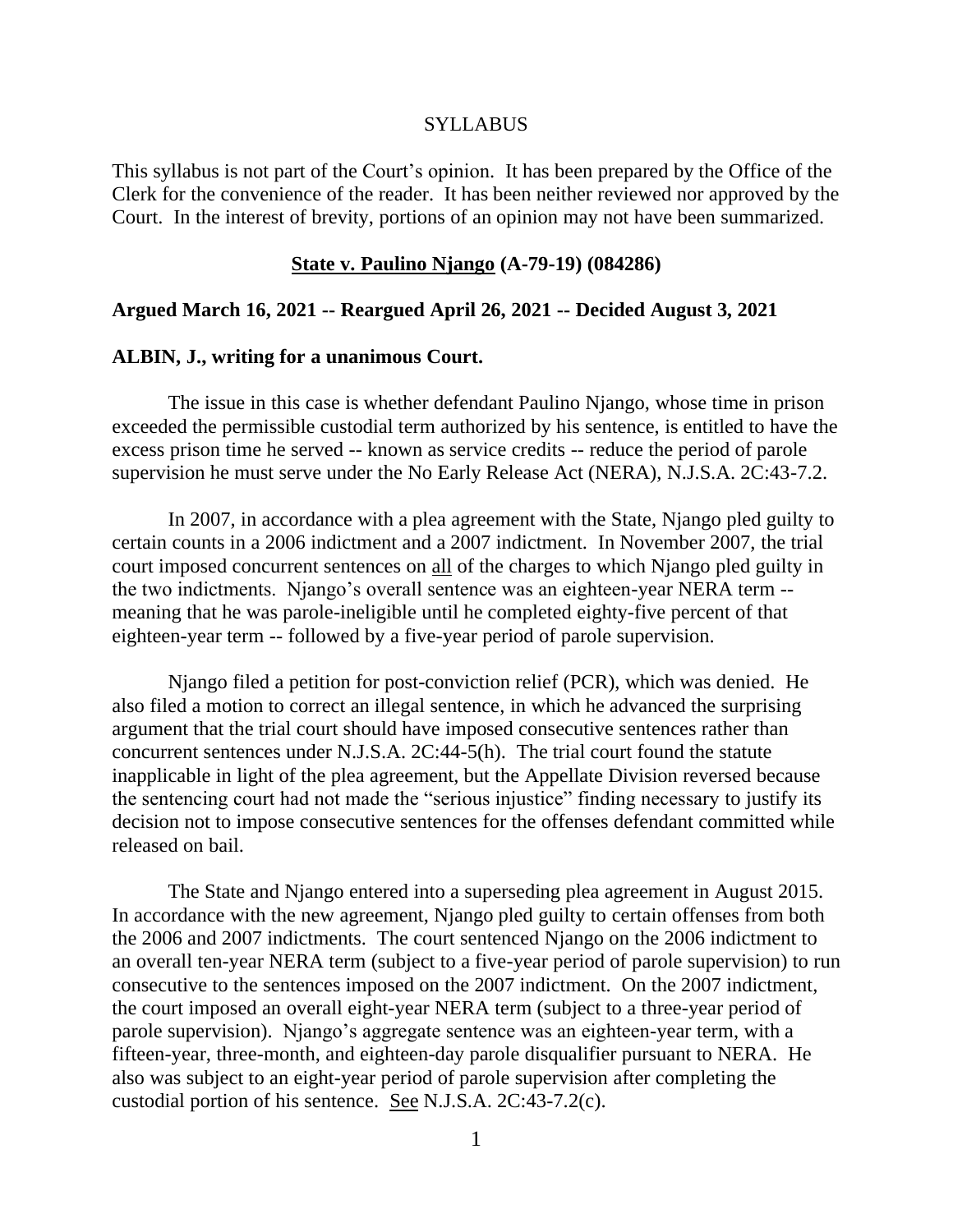The court rejected Njango's request to credit him for the time served on each offense during the period the sentences on those offenses ran concurrently. Instead, the court applied Njango's total 2,692 days (approximately seven-and-a-half years) of prior service credits to the front-end of his aggregate eighteen-year sentence. In a February 2017 decision, the Appellate Division reversed, determining that Njango should be credited for the time he simultaneously served on the two indictments. The Court denied the State's petition for certification challenging that decision. On remand, the trial court awarded Njango 2,692 days of service credits on both indictments. The next day, Njango was released from prison.

Njango filed a PCR petition, claiming that had he received the proper number of service credits at the time of his second sentencing, he should have been immediately released from prison. He maintained that, as a result of the second sentencing court's error, he served an additional one year and seven months in prison. As a remedy, he sought to have the period of parole supervision reduced by the excess time he served in prison or, alternatively, to withdraw his plea. The PCR court denied the motion and the Appellate Division affirmed, holding "that mandatory periods of parole supervision imposed under NERA cannot be reduced by prior service credits, even where the defendant was imprisoned longer than he should have been due to a failure to properly award such credit." 463 N.J. Super. 1, 10 (App. Div. 2020).

The Court granted certification. 243 N.J. 264 (2020).

**HELD:** The mandatory period of parole supervision imposed under NERA is part of a unitary sentence that is penal in nature. The State has kept Njango in prison for more than a year beyond his release date. Without credit for the excess prison time, Njango would serve more time in the custody of the Department of Corrections than authorized by his sentence. Under the fundamental fairness doctrine -- an integral part of the due process guarantee of the New Jersey Constitution -- the excess time Njango erroneously served in prison must be credited to reduce the period of his parole supervision.

1. The Court does not reach the question, addressed on reargument, of whether defendant is entitled to service credits on each count for which he was sentenced, or whether the principles of State v. C.H., 228 N.J. 111 (2017), apply. In C.H., the Court determined that, pursuant to Rule 3:21-8, the defendant was not entitled to the double counting of pre-sentence jail credits "for time simultaneously spent in custody" on charges in two separate indictments for which he received consecutive sentences. Id. at 118, 121. The Court's denial of certification as to the 2017 Appellate Division decision should not be read as a determination or commentary on the merits of that decision. See State v. Hodge, 105 N.J. 518, 519 (1986). Nevertheless, Njango had an expectation of finality in that prior determination, and the Court thus confines its discussion to whether the excess time Njango served in prison can offset the time he must serve under parole supervision pursuant to NERA. The Court reviews the parties' arguments on that issue. (pp. 11-15)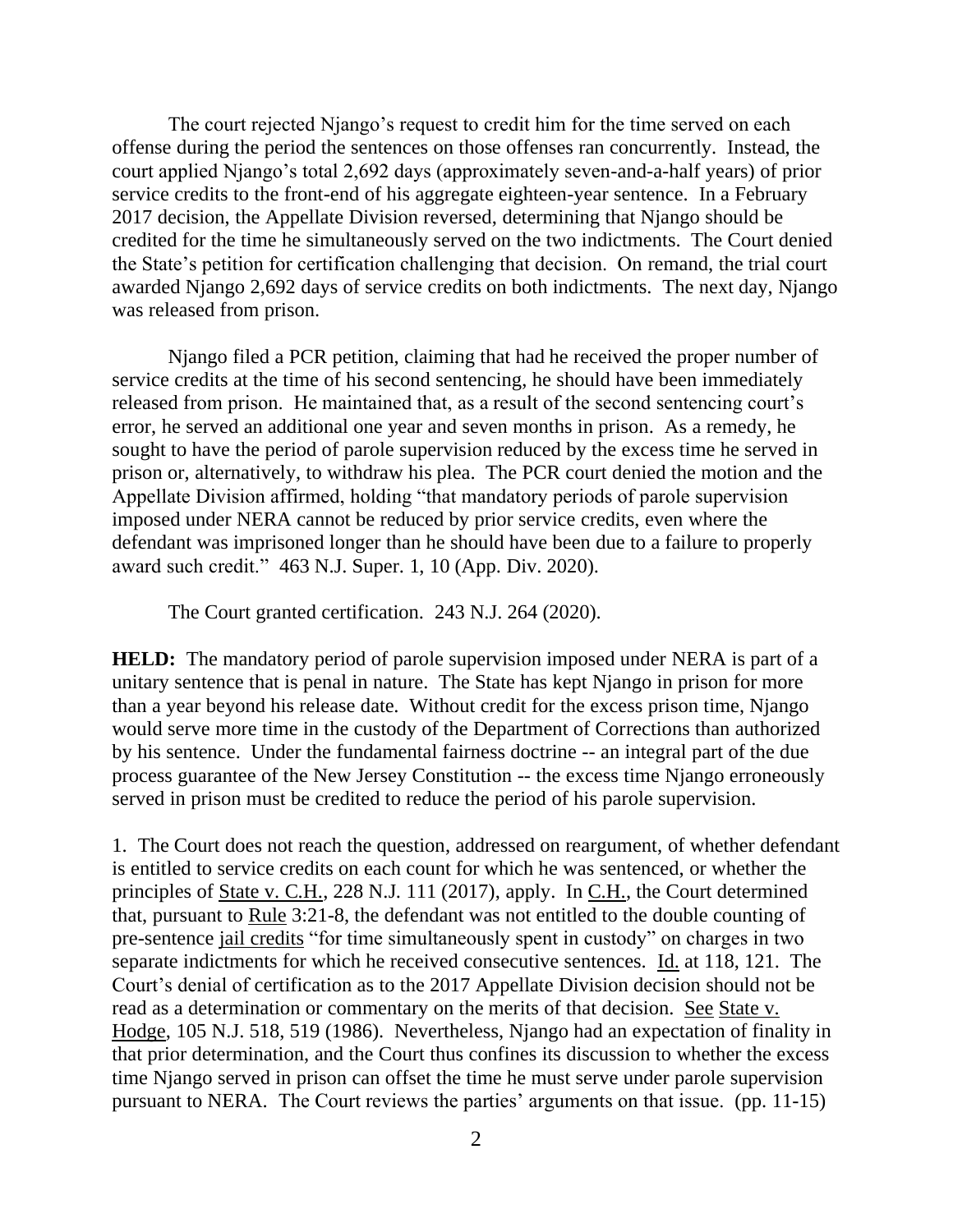2. Based on the Appellate Division's 2017 decision, Njango served at least one year and seven months in prison beyond his release date. From the State's public-safety perspective, one year and seven months of prison surely is the equivalent of the same period under parole supervision. A defendant is in the custody of the Department of Corrections when serving a term of imprisonment under NERA. And, while serving a NERA period of parole supervision, the defendant remains "in the legal custody of the Commissioner of the Department of Corrections, and shall be supervised by the Division of Parole of the State Parole Board as if on parole." N.J.S.A. 30:4-123.51b(a). Under New Jersey jurisprudence, parole is "in legal effect imprisonment" and therefore punishment. Riley v. State Parole Bd., 219 N.J. 270, 288 (2014). Accordingly, if Njango does not receive service credits for the excess time served in prison, he will remain in the custody of the Department of Corrections for a year and seven months beyond the maximum sentence imposed by the trial court. (pp. 15-18)

3. The Court has "construed the expansive language of Article I, Paragraph 1 [of the New Jersey Constitution] to embrace the fundamental guarantee of due process." Jamgochian v. State Parole Bd., 196 N.J. 222, 239 (2008). An "integral part" of that guarantee of due process is the doctrine of fundamental fairness, which "serves to protect citizens generally against unjust and arbitrary governmental action, and specifically against government procedures that tend to operate arbitrarily." Doe v. Poritz, 142 N.J. 1, 108 (1995) (emphasis omitted). (pp. 18-20)

4. No persuasive reason has been advanced to explain why Njango's serving an extra one year and seven months in prison -- when he should have been serving that time on parole supervision -- should not be credited towards his parole supervision period. The objective of parole supervision -- to protect the public from the risk from violent offenders -- was certainly satisfied when he was mistakenly or erroneously incarcerated beyond the prescribed time for his release. If Njango were incarcerated for a violation of his parole supervision, he would be entitled to use his excess service credits to reduce his custodial time and therefore the overall period of his parole supervision. That a defendant who violates parole can benefit from excess service credits while a defendant who complies with parole cannot is an absurd result that the Legislature could not have had in mind. The fundamental fairness doctrine is intended to provide a remedy for inequitable and arbitrary decisionmaking. See ibid. Here, notions of fundamental fairness compel conforming NERA to the State Constitution in a way that the Legislature would likely have intended. Njango's eight-year period of parole supervision must be reduced by the excess time he served in prison (pp. 20-22)

# **REVERSED and REMANDED to the Parole Board.**

**CHIEF JUSTICE RABNER and JUSTICES LaVECCHIA, PATTERSON, FERNANDEZ-VINA, SOLOMON, and PIERRE-LOUIS join in JUSTICE ALBIN's opinion.**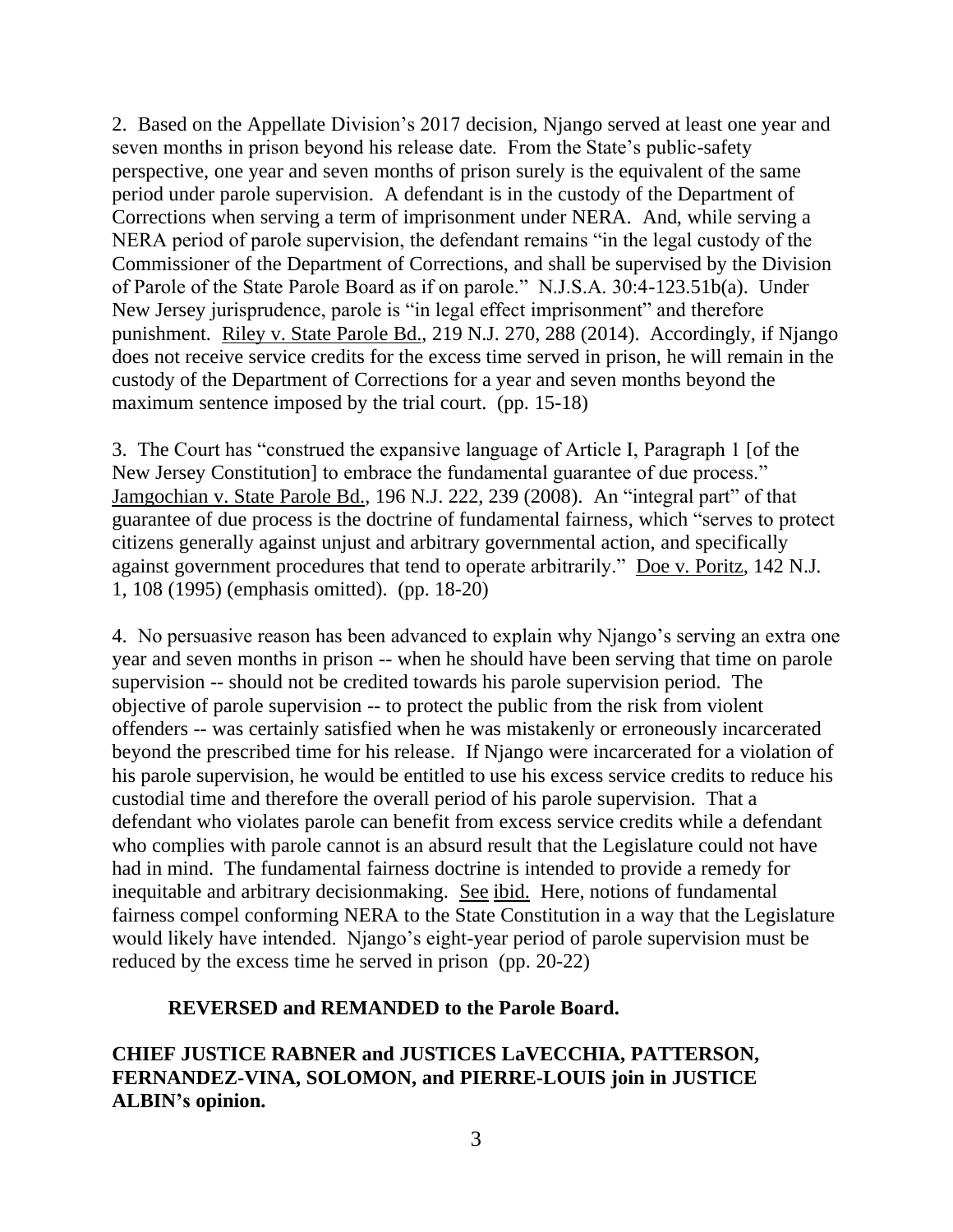#### SUPREME COURT OF NEW JERSEY

A-79 September Term 2019

## 084286

State of New Jersey,

Plaintiff-Respondent,

v.

Paulino Njango, a/k/a Paulino Niango, and Paulino Ernesto Njango,

Defendant-Appellant.

On certification to the Superior Court, Appellate Division, whose opinion is reported at 463 N.J. Super. 1 (App. Div. 2020).

| Argued<br>March 16, 2021   | Decided<br>August 3, 2021 |  |
|----------------------------|---------------------------|--|
| Reargued<br>April 26, 2021 |                           |  |

Cody T. Mason, Assistant Deputy Public Defender, argued the cause for appellant (Joseph E. Krakora, Public Defender, attorney; Cody T. Mason, of counsel and on the briefs).

Barbara A. Rosenkrans, Special Deputy Attorney General/Acting Assistant Prosecutor, argued the cause for respondent (Theodore N. Stephens, II, Acting Essex County Prosecutor, attorney; Barbara A. Rosenkrans, of counsel and on the briefs, and Frank J. Ducoat, Special Deputy Attorney General/Acting Assistant Prosecutor, on the briefs).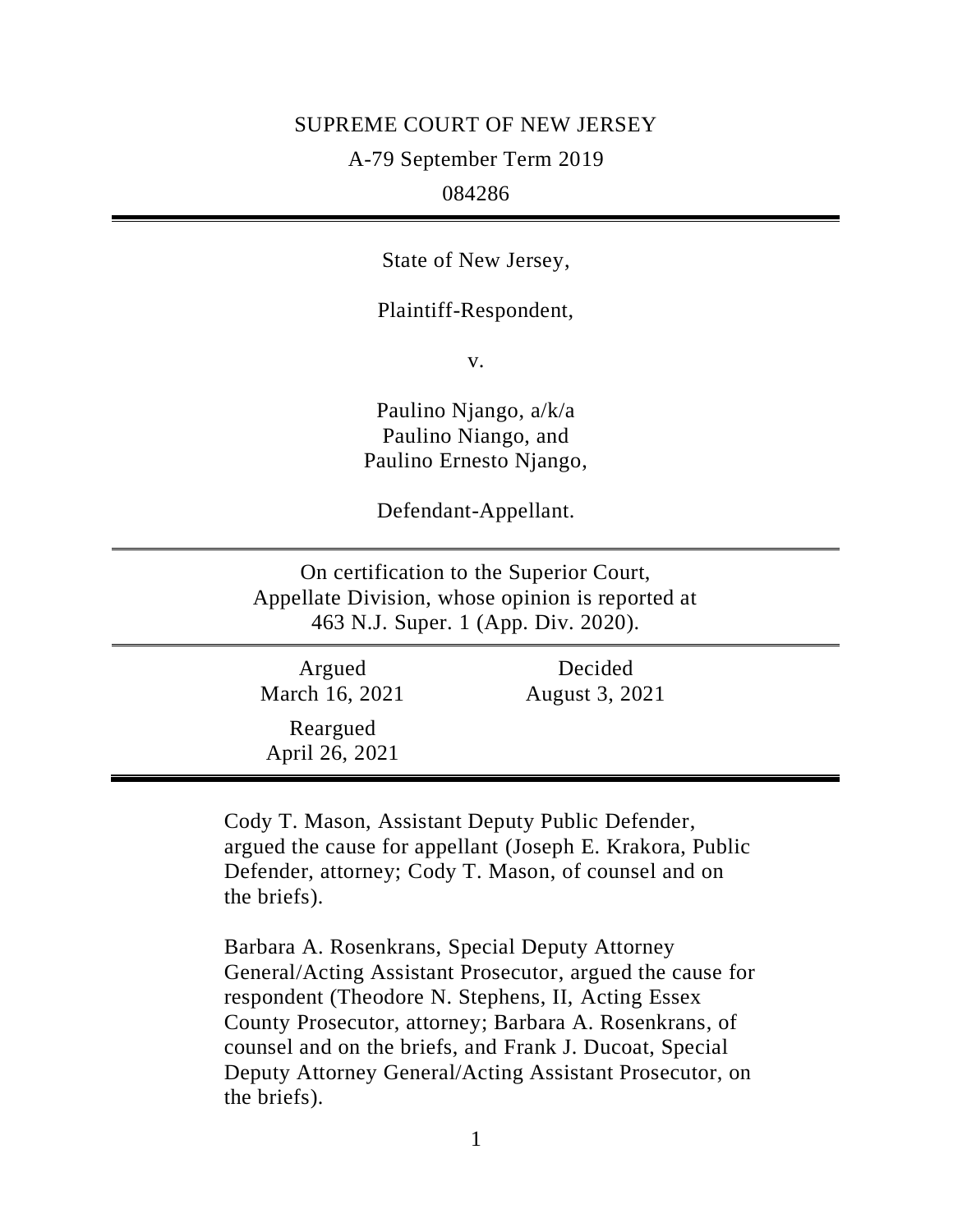Jennifer E. Kmieciak, Deputy Attorney General, argued the cause for amicus curiae Attorney General of New Jersey (Gurbir S. Grewal, Attorney General, attorney; Jennifer E. Kmieciak, of counsel and on the briefs).

JUSTICE ALBIN delivered the opinion of the Court.

The issue in this case is whether defendant Paulino Njango, whose time in prison exceeded the permissible custodial term authorized by his sentence, is entitled to have the excess prison time he served -- known as service credits -- reduce the period of parole supervision he must serve under the No Early Release Act (NERA), N.J.S.A. 2C:43-7.2.

The post-conviction relief court found that the excess time Njango served in custody was "unfortunate" but could not "be given back." The Appellate Division affirmed, determining that the period of Njango's NERA parole supervision could not be reduced, even though "[Njango] was imprisoned longer than he should have been due to a failure to properly award" him prior service credits. State v. Njango, 463 N.J. Super. 1, 10 (App. Div. 2020).

We now reverse. The mandatory period of parole supervision imposed under NERA is part of a unitary sentence that is penal in nature. Njango was sentenced to an aggregate eighteen-year custodial term and, upon his release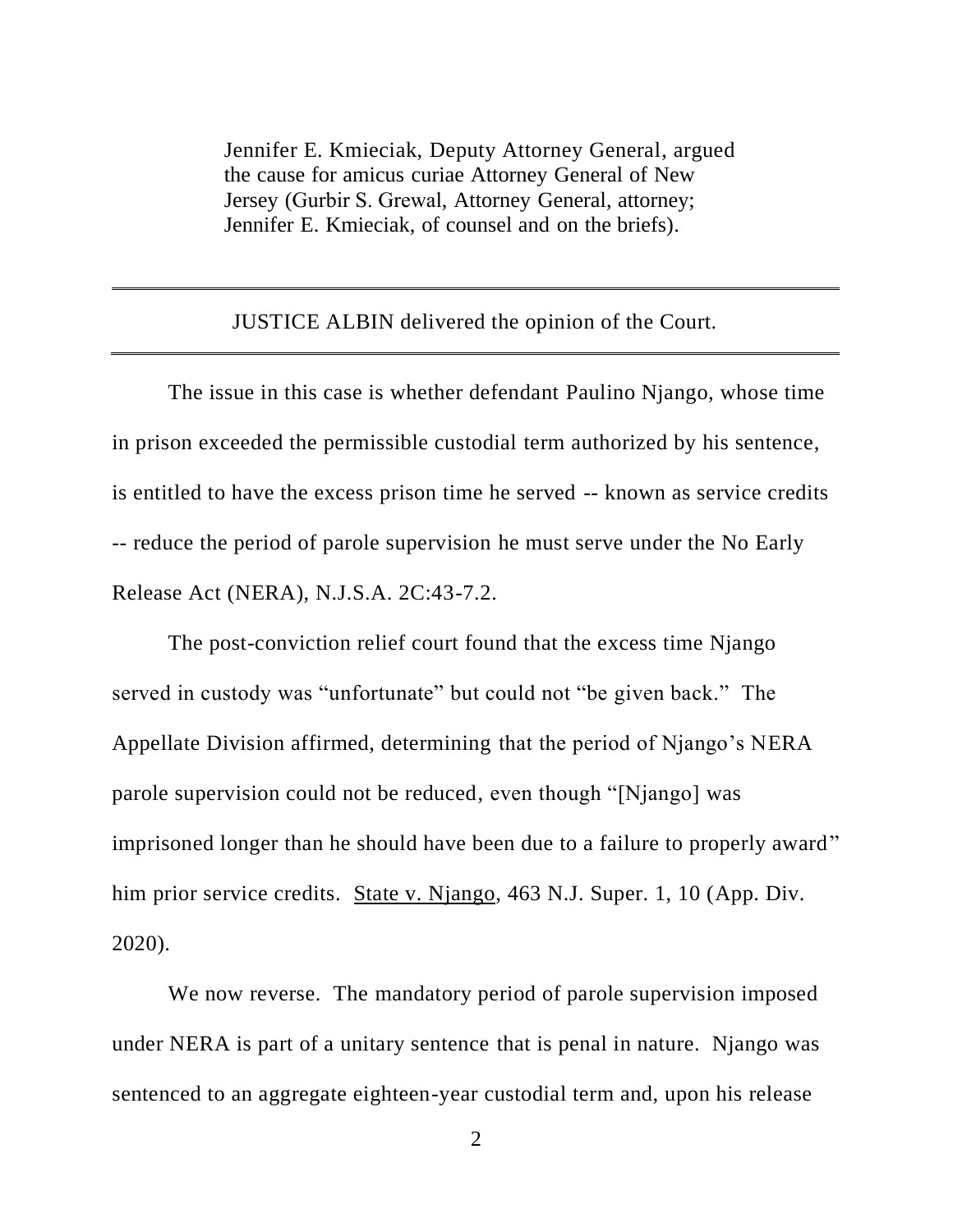from prison, ordered to serve an aggregate eight-year period of parole supervision. During the entirety of Njango's prison sentence and his period of parole supervision, he has been in the custody of the Department of Corrections. The State has kept Njango in prison for more than a year beyond his release date. Without credit for the excess prison time, Njango would serve more time in the custody of the Department of Corrections than authorized by his sentence.

We do not agree that relief cannot be granted to Njango. The fundamental fairness doctrine is an integral part of the due process guarantee of Article I, Paragraph 1 of the New Jersey Constitution, which protects against arbitrary and unjust government action. See Doe v. Poritz, 142 N.J. 1, 108 (1995). We hold that the excess time that Njango erroneously served in prison must be credited to reduce the period of his parole supervision.

We remand to the New Jersey Parole Board for a calculation of the excess time Njango served in prison and a credit toward his period of parole supervision.

# I.

## A.

We begin by recounting the pertinent parts of the strange and tortuous procedural path this case has taken to reach this Court.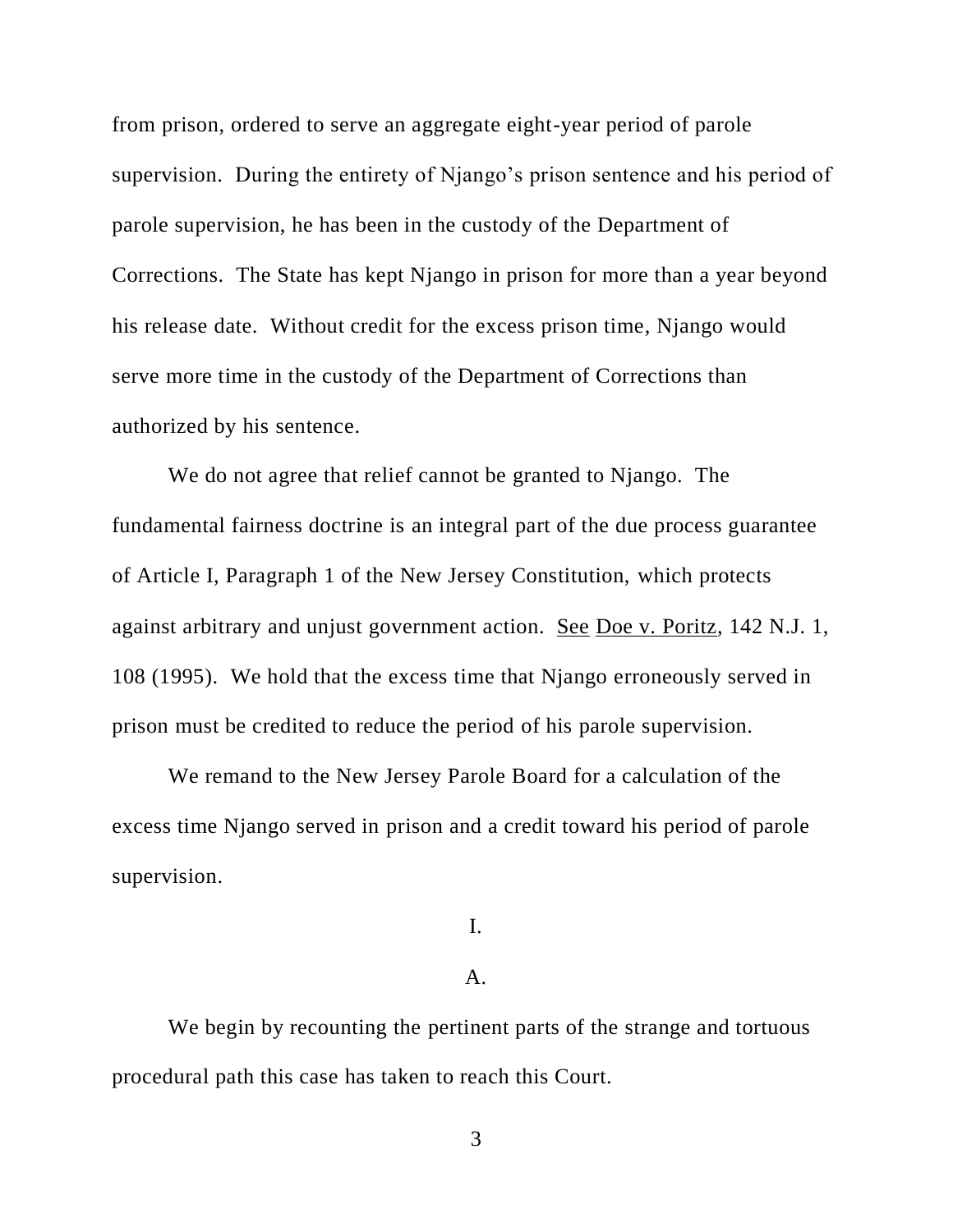On September 24, 2007, in accordance with a plea agreement with the State, Njango pled guilty to certain counts in two separate indictments, which we will call the 2006 and 2007 indictments. In the 2006 indictment, Njango pled guilty to first-degree kidnapping, N.J.S.A. 2C:13-1(b)(1); first-degree attempted murder, N.J.S.A. 2C:5-1 and N.J.S.A. 2C:11-3; second-degree burglary, N.J.S.A. 2C:18-2; and fourth-degree unlawful possession of a weapon, N.J.S.A. 2C:39-5(d). Those charges relate to crimes Njango committed against his ex-mother-in-law in June 2006.

In the 2007 indictment, Njango pled guilty to first-degree attempted murder, N.J.S.A. 2C:5-1 and N.J.S.A. 2C:11-3; fourth-degree unlawful possession of a weapon, N.J.S.A. 2C:39-5(d); and third-degree terroristic threats, N.J.S.A. 2C:12-3(a). Those charges relate to crimes Njango committed against his ex-wife in May 2007 while he was released on bail for the charges in the 2006 indictment.

On November 30, 2007, the trial court imposed concurrent sentences on all of the charges to which Njango pled guilty in the two indictments. Njango was sentenced on the attempted murder charges in the two indictments and on the kidnapping charge in the 2006 indictment to concurrent eighteen-year terms of imprisonment, subject to NERA, which rendered Njango paroleineligible until he completed eighty-five percent of that sentence. As part of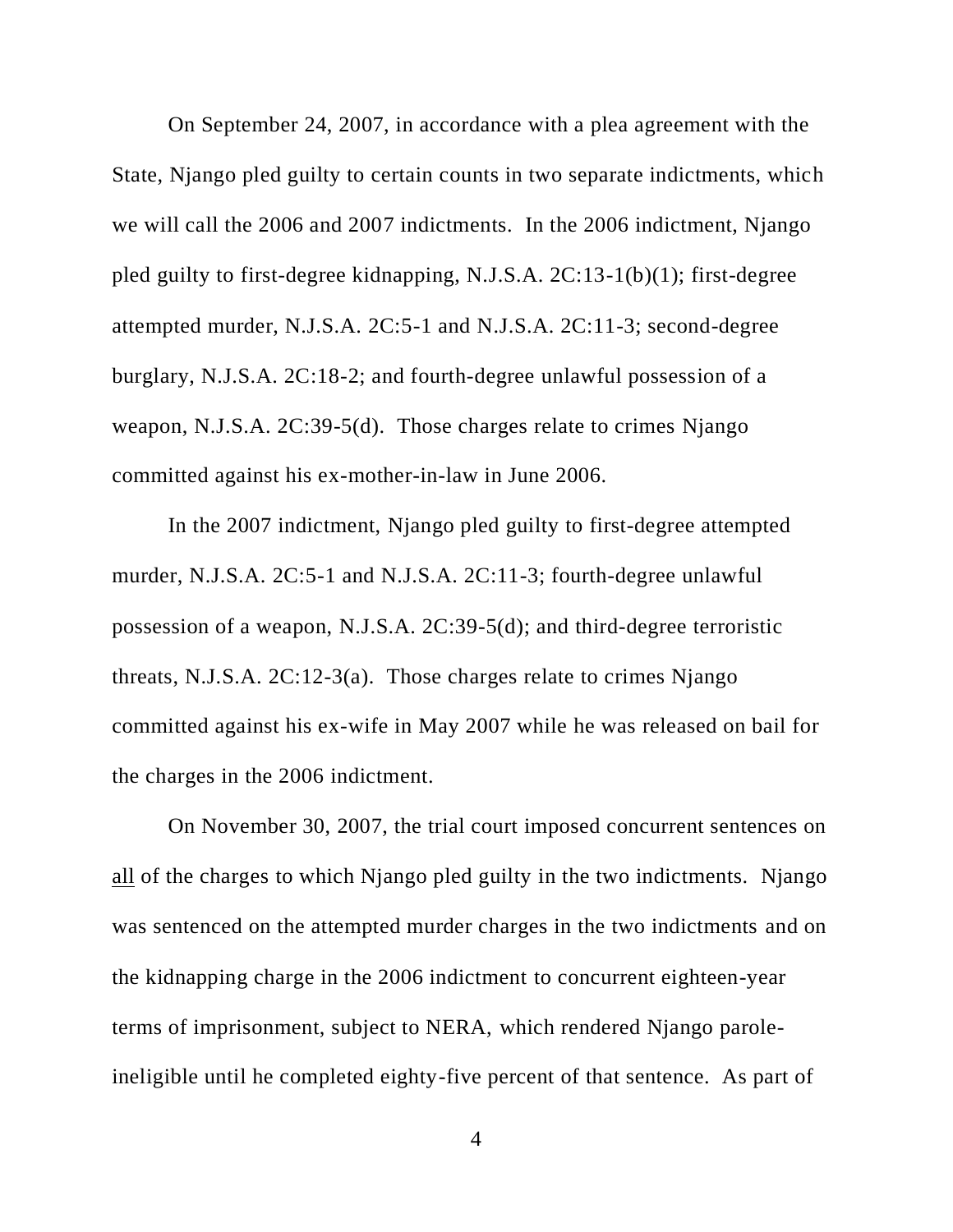that NERA sentence, the court "ordered [Njango] to serve a 5 year term of parole supervision which term shall begin as soon as defendant completes the sentence of incarceration." See N.J.S.A. 2C:43-7.2(c).

In addition, the court imposed an eighteen-month term for unlawful possession of a weapon and merged the burglary charge on the 2006 indictment and an eighteen-month term for unlawful possession of a weapon and a five-year term for terroristic threats on the 2007 indictment. Njango was also ordered to pay fines and penalties, and all remaining charges in the two indictments were dismissed. Njango's overall sentence was an eighteen-year NERA term with a five-year period of parole supervision.

## B.

Njango filed a petition for post-conviction relief (PCR), claiming that he was "under the influence of prescription medication at the time of the plea" and ineffectively assisted by counsel. His petition was ultimately denied.

While that PCR petition was pending, Njango filed a motion to correct an illegal sentence and advanced the surprising argument that the trial court should have imposed consecutive sentences rather than concurrent sentences under N.J.S.A. 2C:44-5(h). That statute provides that when a defendant commits an offense while released on bail for a prior offense, sentences of imprisonment for the offenses "shall run consecutively . . . unless the court . . .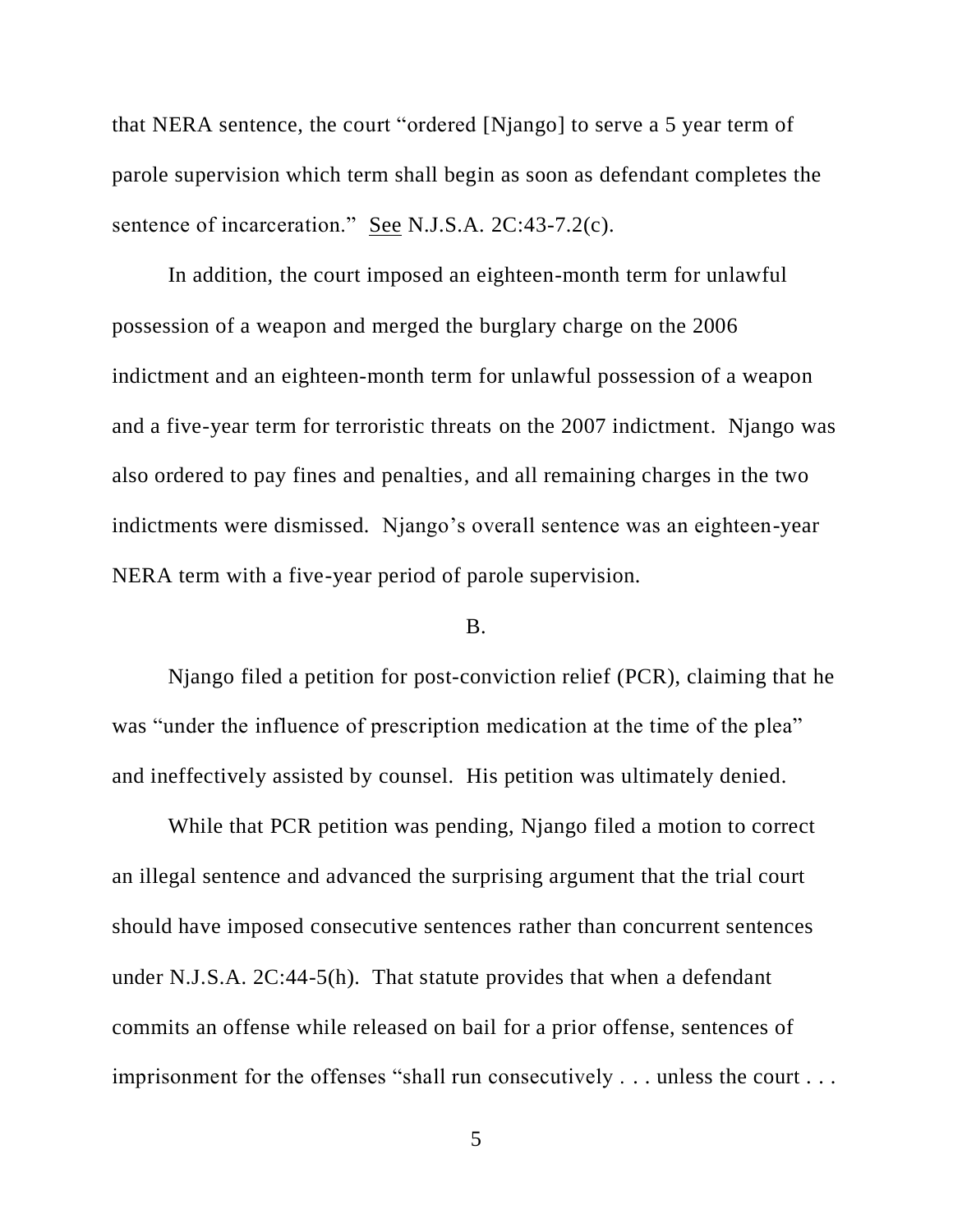finds that imposition of consecutive sentences would be a serious injustice which overrides the need to deter such conduct by others." N.J.S.A. 2C:44-5(h).

The trial court found the statute inapplicable because Njango's sentence was imposed pursuant to a plea agreement, but the Appellate Division reversed because the sentencing court had not made the "serious injustice" finding necessary to justify concurrent terms of imprisonment. The Appellate Division remanded to the sentencing court either to justify the imposition of concurrent sentences or to vacate the plea agreement and reinstate the charges.

The trial court never addressed the remand issue because the State and Njango entered into a superseding plea agreement in August 2015. In accordance with the new agreement, Njango pled guilty to the first-degree attempted murder, second-degree burglary, and fourth-degree unlawful possession of a weapon charges in the 2006 indictment, and to the seconddegree aggravated assault, N.J.S.A. 2C:12-1(b)(1), fourth-degree unlawful possession of a weapon, and third-degree terroristic threats charges in the 2007 indictment. The court sentenced Njango on the 2006 indictment to a ten-year NERA term for attempted murder (subject to a five-year period of parole supervision), a concurrent ten-year term for burglary, and to a concurrent eighteen-month term for unlawful possession of a weapon all to run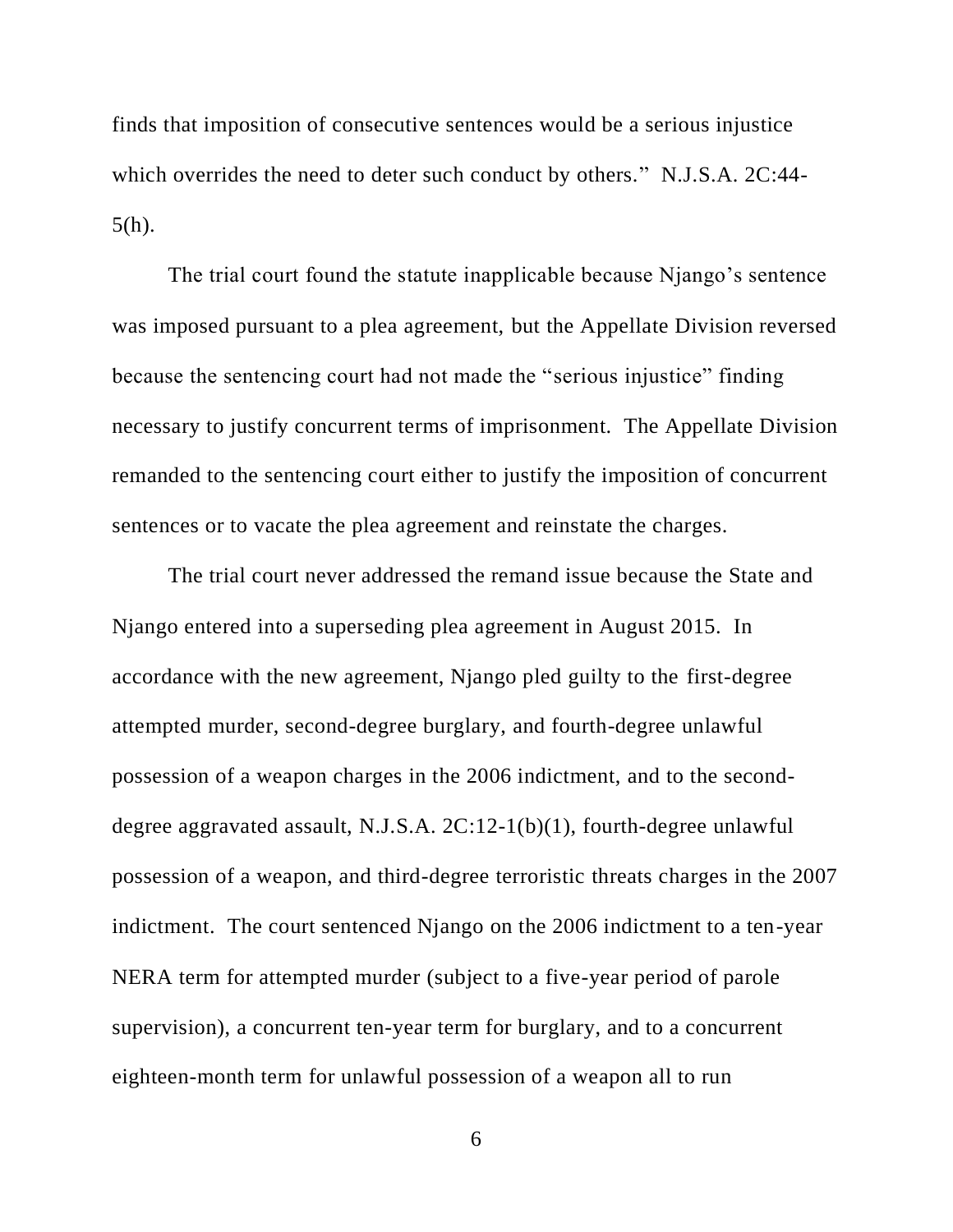consecutive to the sentences imposed on the 2007 indictment. On the 2007 indictment, the court imposed an eight-year NERA term for aggravated assault (subject to a three-year period of parole supervision), a concurrent term of eighteen months for unlawful possession of a weapon, and a concurrent term of five years for terroristic threats. Fines and penalties were imposed, and all remaining charges were dismissed.

Njango's aggregate sentence was an eighteen-year term, with a fifteenyear, three-month, and eighteen-day parole disqualifier pursuant to NERA. He also was subject to an eight-year period of parole supervision after completing the custodial portion of his sentence. See N.J.S.A.  $2C:43-7.2(c)$ . The court rejected Njango's request to credit him for the time served on each offense during the period the sentences on those offenses ran concurrently. Instead, the court applied Njango's total 2,692 days (approximately seven-and-a-half years) of prior service credits to the front-end of his aggregate eighteen-year sentence. $1$ 

<sup>&</sup>lt;sup>1</sup> Defendant was also awarded 660 days of jail credit. Service credits are awarded to a defendant for time served on a custodial sentence following the entry of a judgment of conviction. Jail credits are awarded to a defendant for time served in custody prior to the entry of a judgment of conviction. See State v. C.H., 228 N.J. 111, 117 (2017).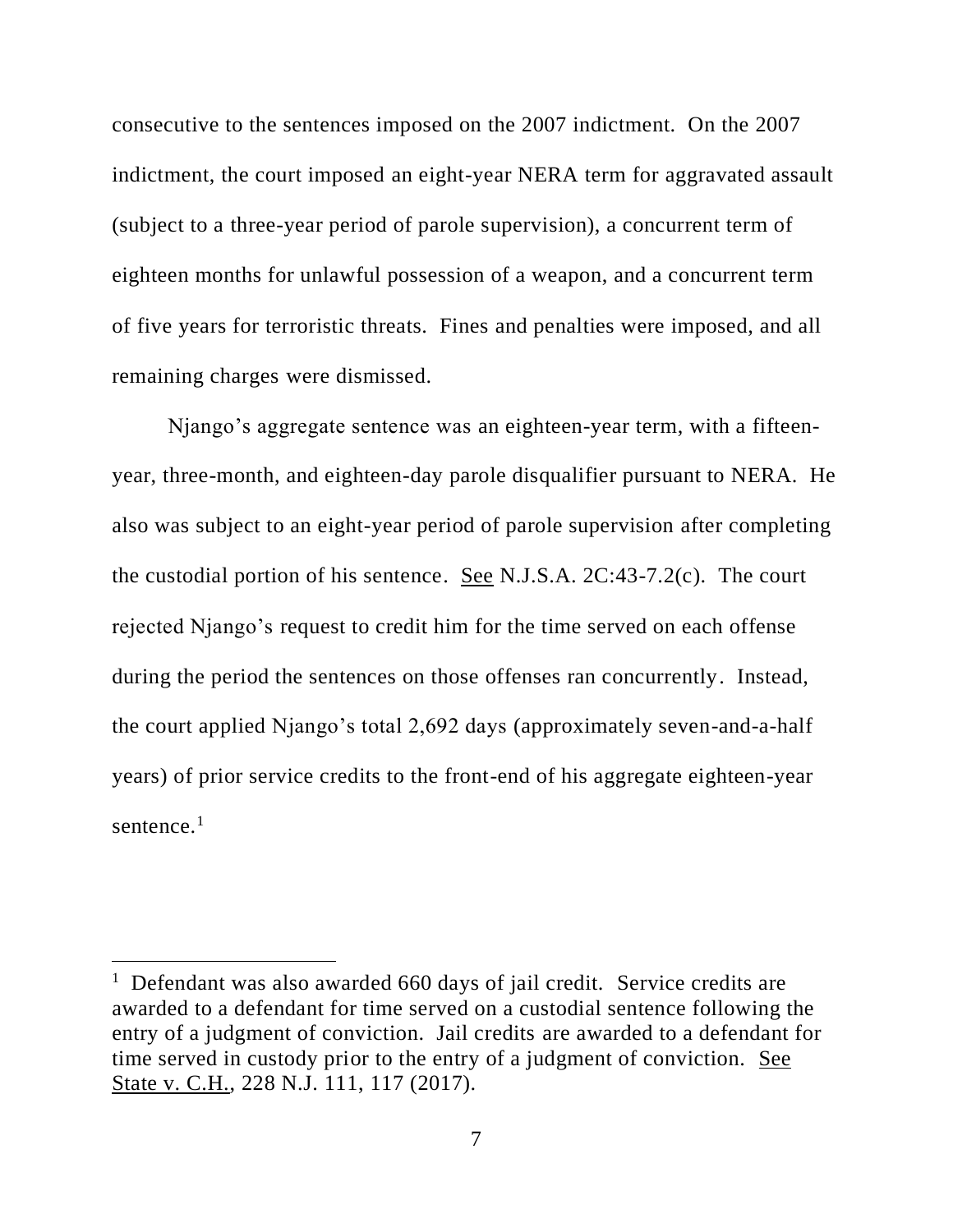On February 1, 2017, the Appellate Division reversed "the trial court's decision not to award prior service credit" on the concurrent sentences imposed on the two indictments at the first sentencing. In determining that Njango should be credited for the time he simultaneously served on the two indictments, the Appellate Division looked to North Carolina v. Pearce, which held that the Fifth Amendment guarantee against double jeopardy "requires that credit must be given for punishment already endured" and that "punishment already exacted must be fully 'credited' in imposing sentence upon a new conviction for the same offense," 395 U.S. 711, 717, 718-19 (1969). From Pearce, the Appellate Division reasoned "that failing to award [Njango] prior service credit from the two vacated concurrent sentences to both of the resentenced consecutive terms would violate [his] Fifth Amendment rights."

We denied the State's petition for certification. 230 N.J. 363 (2017). On May 9, 2017, the trial court amended the judgments of conviction and awarded Njango 2,692 days of service credits on both indictments. The next day, Njango was released from prison. We later denied the State's motion for reconsideration of our order denying certification.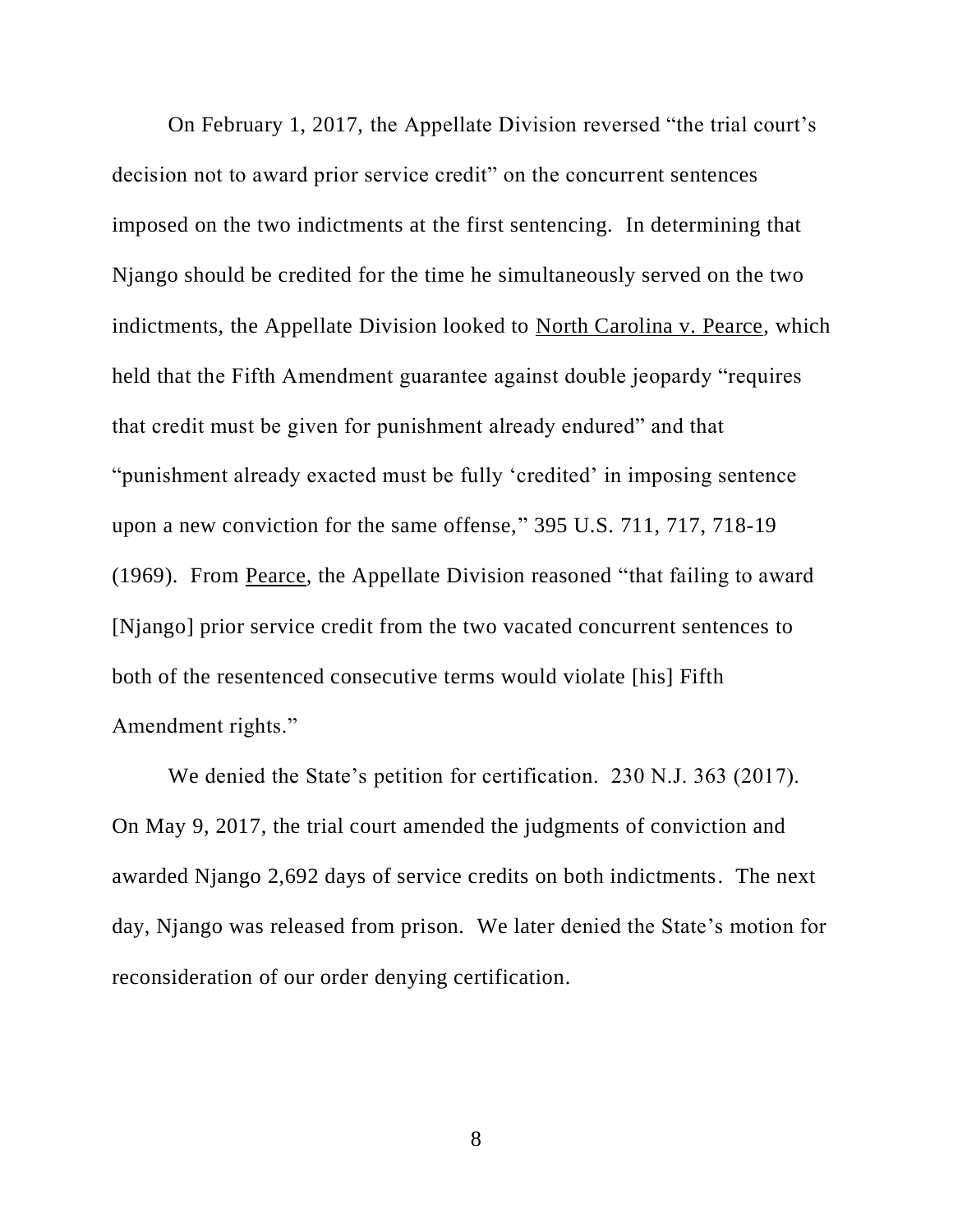C.

Njango filed a PCR petition, claiming that had he received the proper number of service credits at the time of his second sentencing, he should have been immediately released from prison. He maintained that, as a result of the second sentencing court's error, he served an additional one year and seven months in prison.<sup>2</sup> As a remedy, he sought to have the period of parole supervision reduced by the excess time he served in prison or, alternatively, to withdraw his plea.

The PCR court stated, "[T]hat the defendant had to spend more time in custody is unfortunate, but it is sometimes the nature of appeals. And that's not time that can be given back." The court noted that the calculation of service credits is a matter for the Department of Corrections and the Parole Board and that further review must be sought in the Appellate Division. Determining that Njango's sentence was not illegal, the court denied Njango's petition.

<sup>&</sup>lt;sup>2</sup> The one year-and-seven-month period covers the time between Njango's October 1, 2015 sentencing and his release from prison on May 10, 2017, after the Appellate Division awarded the service credits due to him.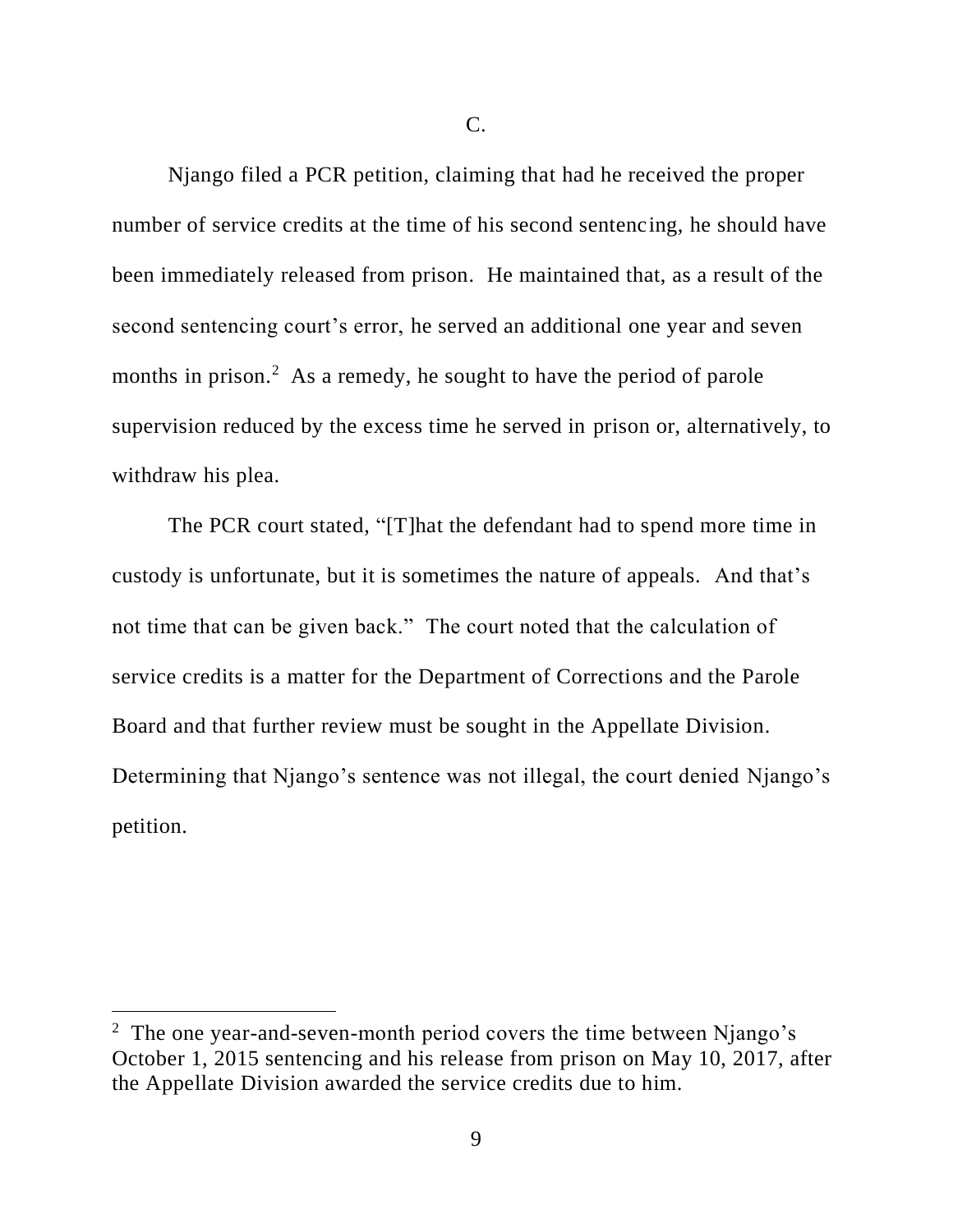D.

The Appellate Division affirmed the PCR court, holding "that mandatory periods of parole supervision imposed under NERA cannot be reduced by prior service credits, even where the defendant was imprisoned longer than he should have been due to a failure to properly award such credit." Njango, 463 N.J. Super. at 10. The Appellate Division emphasized that NERA's imposition of a five-year period of parole supervision for a first-degree crime and threeyear period of parole supervision for a second-degree crime is "mandatory," citing N.J.S.A.  $2C:43-7.2(c)$ . Id. at 8-9. The court asserted that "the Legislature's objective in requiring mandatory parole supervision for NERA offenses was 'to protect the public from the risk posed by the release of violent offenders from incarceration.'" Id. at 9 (quoting State v. Friedman, 209 N.J. 102, 120 (2012)). It reasoned that allowing a defendant to "trade unused prior service credit for mandatory parole supervision time on a NERA offense . . . would be contrary to the Legislature's purpose in enacting the mandatory parole supervisory period." Id. at 10.

The Appellate Division also rejected Njango's bid to withdraw his guilty plea "at this late date," stating that he had not sought to do so when the sentencing court ruled against his request to apply service credits to both indictments and that a plea withdrawal would not "remedy [the] situation." Id.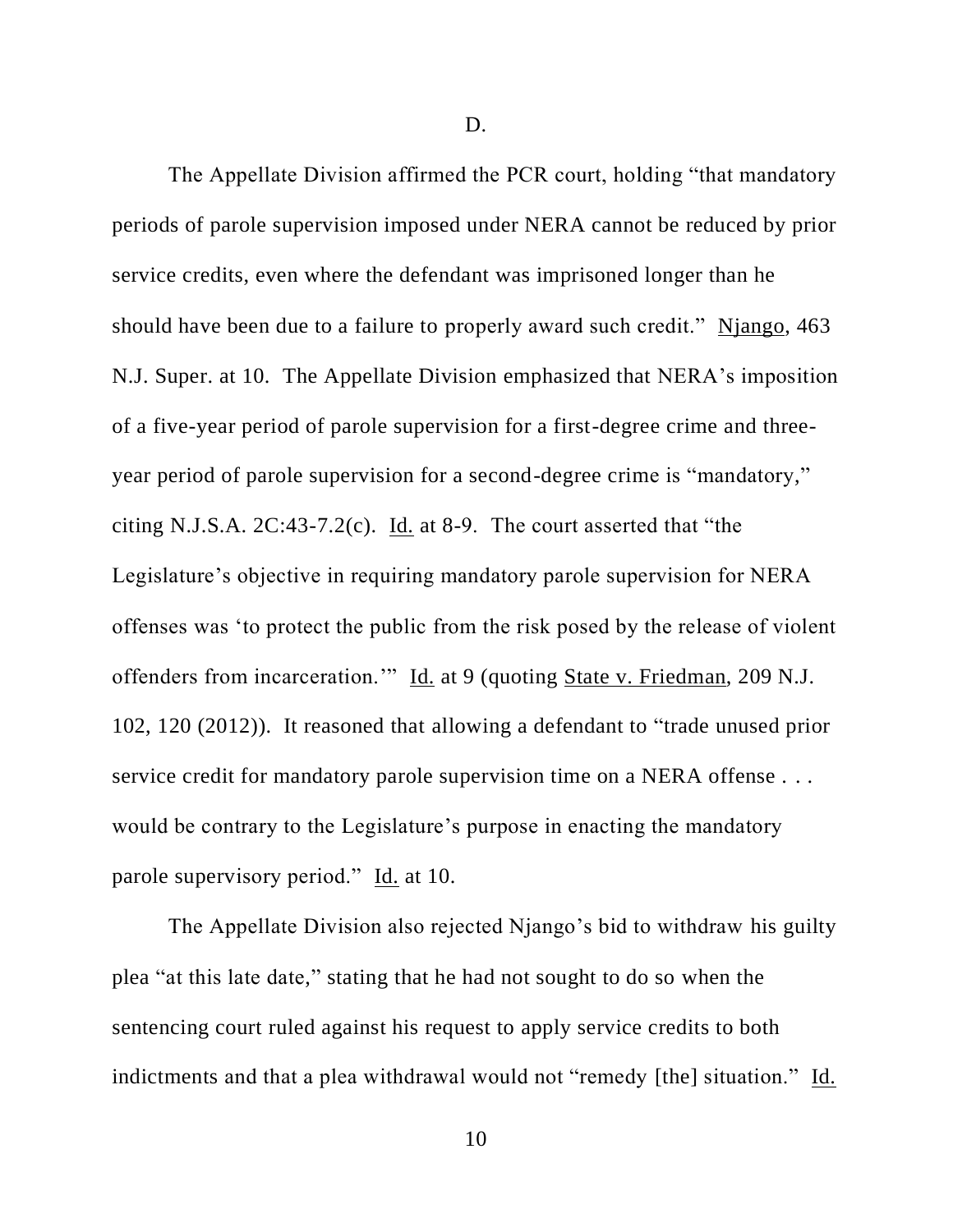at 10-11. Last, the Appellate Division found no merit in Njango's double jeopardy argument, explaining that "there is no way the years he spent in prison can be returned to him." Id. at 11 (quoting Pearce, 395 U.S. at 719).

#### E.

We granted Njango's petition for certification, which framed the "question presented" as "[w]hether prior service credits for time that a person was wrongfully imprisoned beyond the term of incarceration may be applied to periods of parole supervision required under the No Early Release Act." See 243 N.J. 264 (2020). We also granted the motion of the New Jersey Attorney General to participate as amicus curiae.

After we heard argument on the question presented, we requested supplemental briefing to address "whether defendant is entitled to service credits on each count for which he was sentenced, or whether the principles of State v. C.H., 228 N.J. 111 (2017) apply."<sup>3</sup> The case was then re-argued.

Despite the fine presentations on re-argument, we will not revisit the Appellate Division's decision, issued four years ago, which granted Njango service credits for the time he simultaneously served on the two indictments

<sup>&</sup>lt;sup>3</sup> In <u>C.H.</u>, we determined that, pursuant to Rule 3:21-8, the defendant was not entitled to the double counting of pre-sentence jail credits "for time simultaneously spent in custody" on charges in two separate indictments for which he received consecutive sentences. 228 N.J. at 118, 121.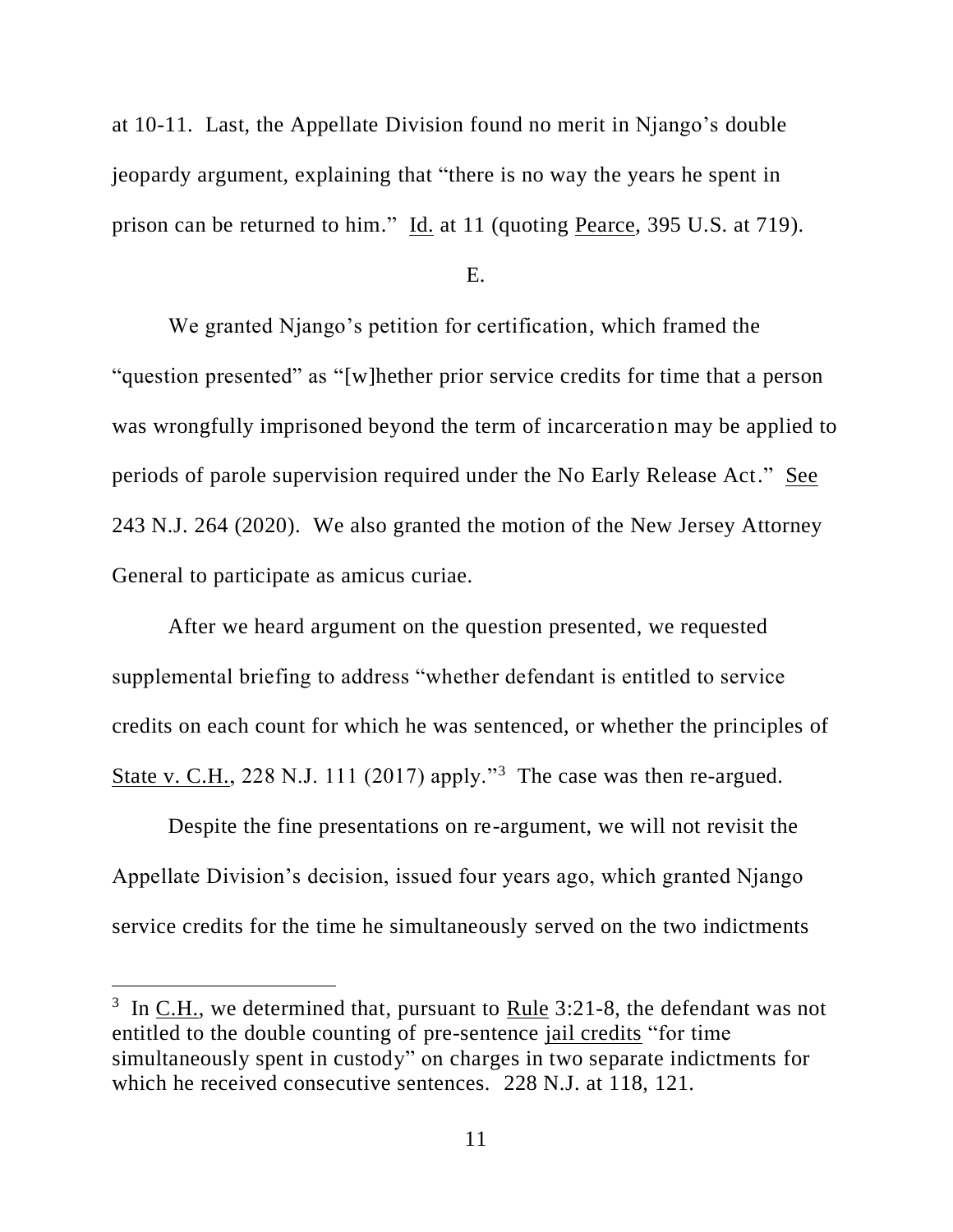while the sentences ran concurrently -- a decision resulting in Njango's release from prison and the commencement of his parole supervision. To be sure, our denial of certification as well as our denial of the motion for reconsideration should not be read as a determination or commentary on the merits of that prior Appellate Division decision. Our jurisprudence makes clear that the denial of a petition for certification is not an expression of approval or disapproval of an opinion or judgment of the Appellate Division. State v. Hodge, 105 N.J. 518, 519 (1986). Nevertheless, Njango had an expectation of finality in that Appellate Division determination.

Accordingly, we view the Appellate Division's 2017 ruling as the law of this case. See State v. K.P.S., 221 N.J. 266, 276-77 (2015). "The law-of-thecase doctrine is a non-binding rule intended to prevent relitigation of a previously resolved issue in the same case." Id. at 276 (emphasis and quotation omitted). The doctrine is "guided by the 'fundamental legal principle . . . that once an issue has been fully and fairly litigated, it ordinarily is not subject to relitigation between the same parties either in the same or in subsequent litigation,'" id. at 277 (omission in original) (emphasis omitted) (quoting Morris Cnty. Fair Hous. Council v. Boonton Township, 209 N.J. Super. 393, 444 n.16 (Law Div. 1985)).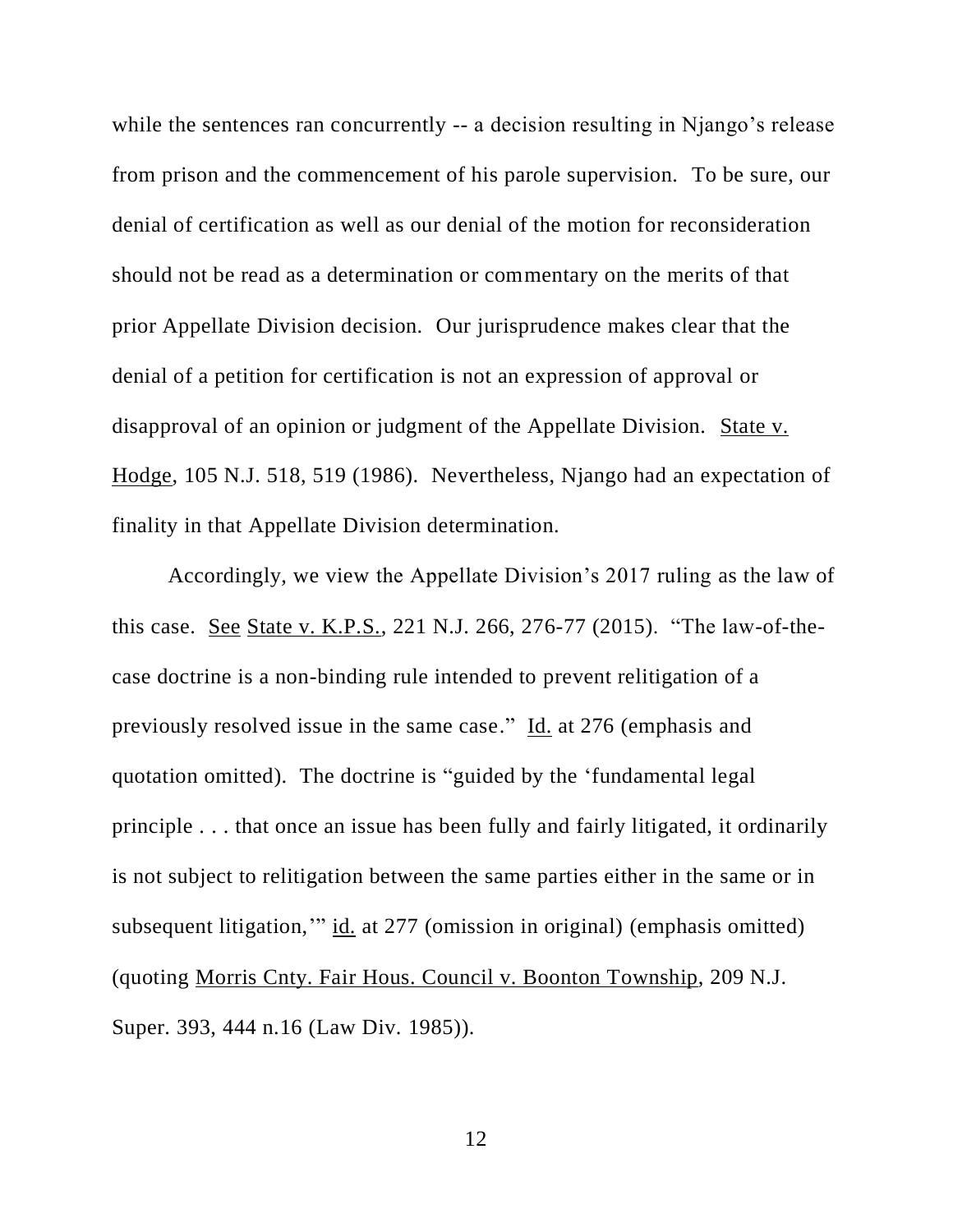With that approach in mind, we will confine our discussion to the issue on which we originally granted certification -- whether the excess time Njango served in prison can offset the time he must serve under parole supervision pursuant to NERA.

## II.

#### A.

Njango argues that the Appellate Division's determination that he is not entitled to apply his service credits -- the excess time he served in prison -- to reduce the remaining portion of his eight-year period of parole supervision violates the double jeopardy principles of the United States and New Jersey Constitutions. Njango maintains that parole supervision "is a component of, and not separate from," an overall NERA sentence. Because NERA parole is punishment, akin to imprisonment, Njango reasons NERA parole extends the period of his punishment. If his excess prison time does not reduce his period of parole supervision, Njango asserts that the time he will have served in prison and on parole supervision will exceed the maximum permissible limit of his sentence. He insists that whatever the Legislature's intent may be, it "cannot override the constitution." Denying him the right to apply the service credits accumulated on his first sentence toward his second sentence, he asserts, contravenes the double jeopardy prohibition against receiving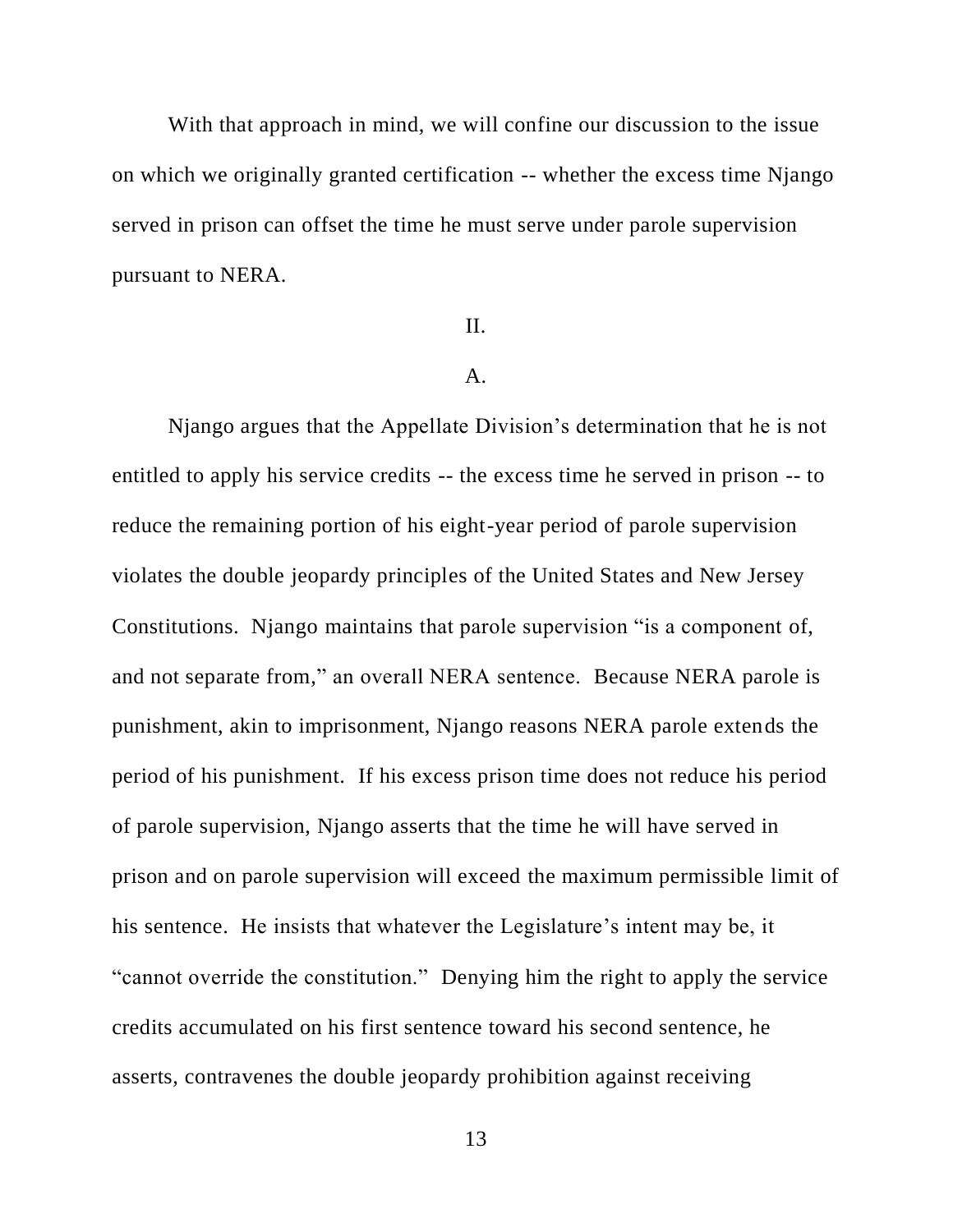"multiple punishments for the same offense," quoting State v. Miles, 229 N.J. 83, 92 (2017) (citing, in turn, Pearce, 395 U.S. at 717).

## B.

The State and the Attorney General (collectively, the State) advance many of the same arguments in urging this Court to affirm the Appellate Division. The State explains that Njango "spent more time incarcerated because of the appellate process -- and no other reason," and that "[t]he criminal justice system can't provide a remedy." The State contends that, under N.J.S.A. 2C:43-7.2(c), "the mandatory period of parole supervision [for a NERA offense] does not commence until the defendant's release from incarceration" and that Njango cannot apply "unused prior-service credits to reduce [a] mandatory supervision period" without contravening the plain language of the statute and the Legislature's intent.

The State emphasizes that parole supervision begins when a defendant is actually released from prison -- "not some hypothetical date he should have been freed." The State also posits that incarceration serves a different purpose from mandatory parole supervision, which is intended to monitor and supervise released offenders for public safety and rehabilitative purposes. Additionally, the State claims that reducing Njango's eight-year period of supervised release "would shatter the expectations of the State and the trial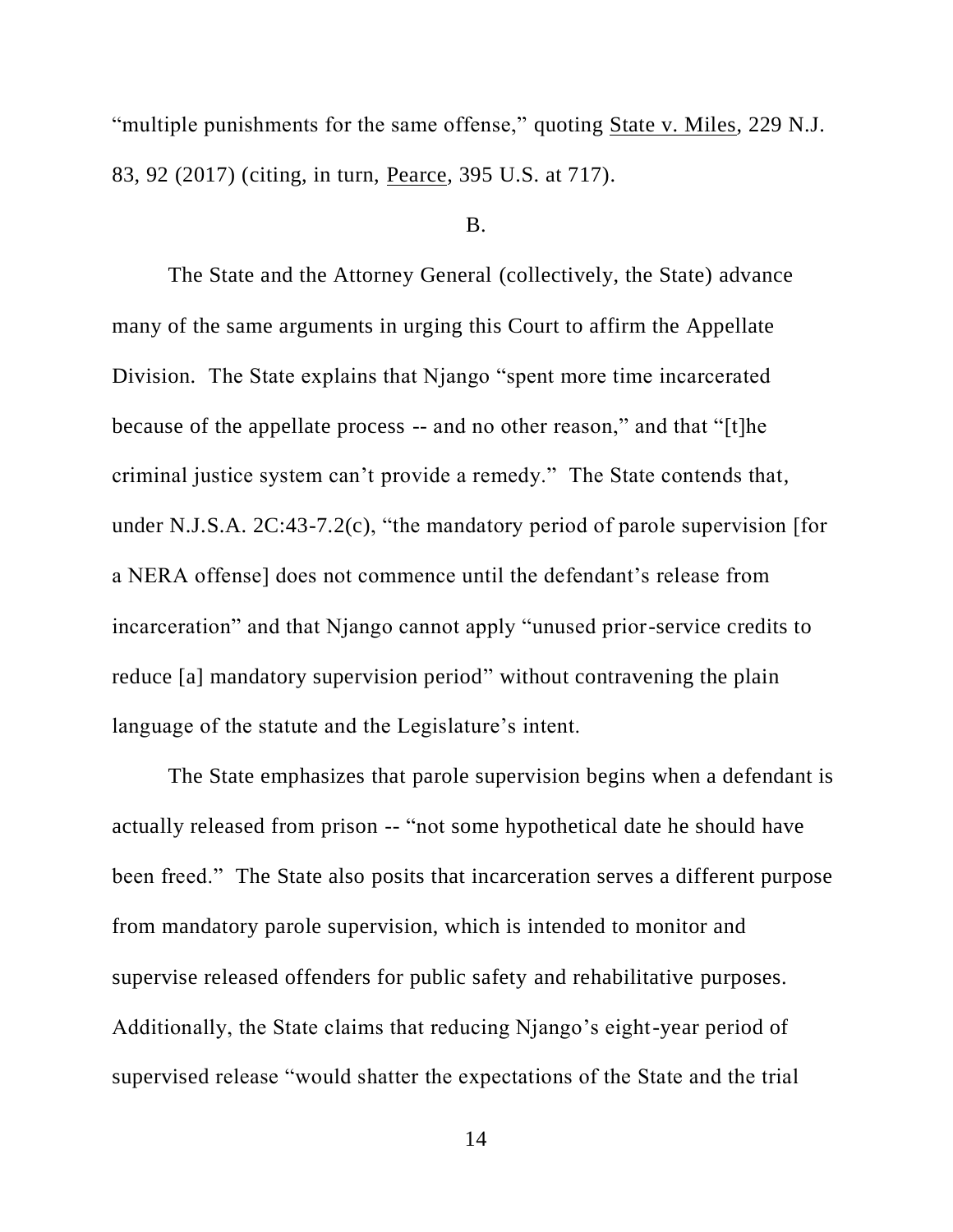court." In its view, Njango received double service credits, and such a windfall does not implicate double jeopardy concerns.

# III.

## A.

We accept this case as it has come to us, from a determination by the Appellate Division in 2017 that the trial court mistakenly denied Njango service credits toward his second sentence. Based on that decision, Njango served at least one year and seven months in prison beyond his release date.<sup>4</sup> Had he been timely released from prison, he would have completed one year and seven months of parole supervision. From the State's public-safety perspective, one year and seven months of prison surely is the equivalent of the same period under parole supervision.

The question is whether, within the constitutional framework of our system of justice, there is no remedy -- as the State asserts -- for the time Njango should not have spent in prison. We begin with a review of the relevant provisions of the No Early Release Act.

<sup>&</sup>lt;sup>4</sup> We note here that Njango also claims that at the time of sentencing, he had already served approximately an extra 1.3 years beyond the point at which he should have been paroled. We are not in a position to pass judgment on the accuracy of his calculation. That calculation must be made by the New Jersey State Parole Board and/or the Department of Corrections.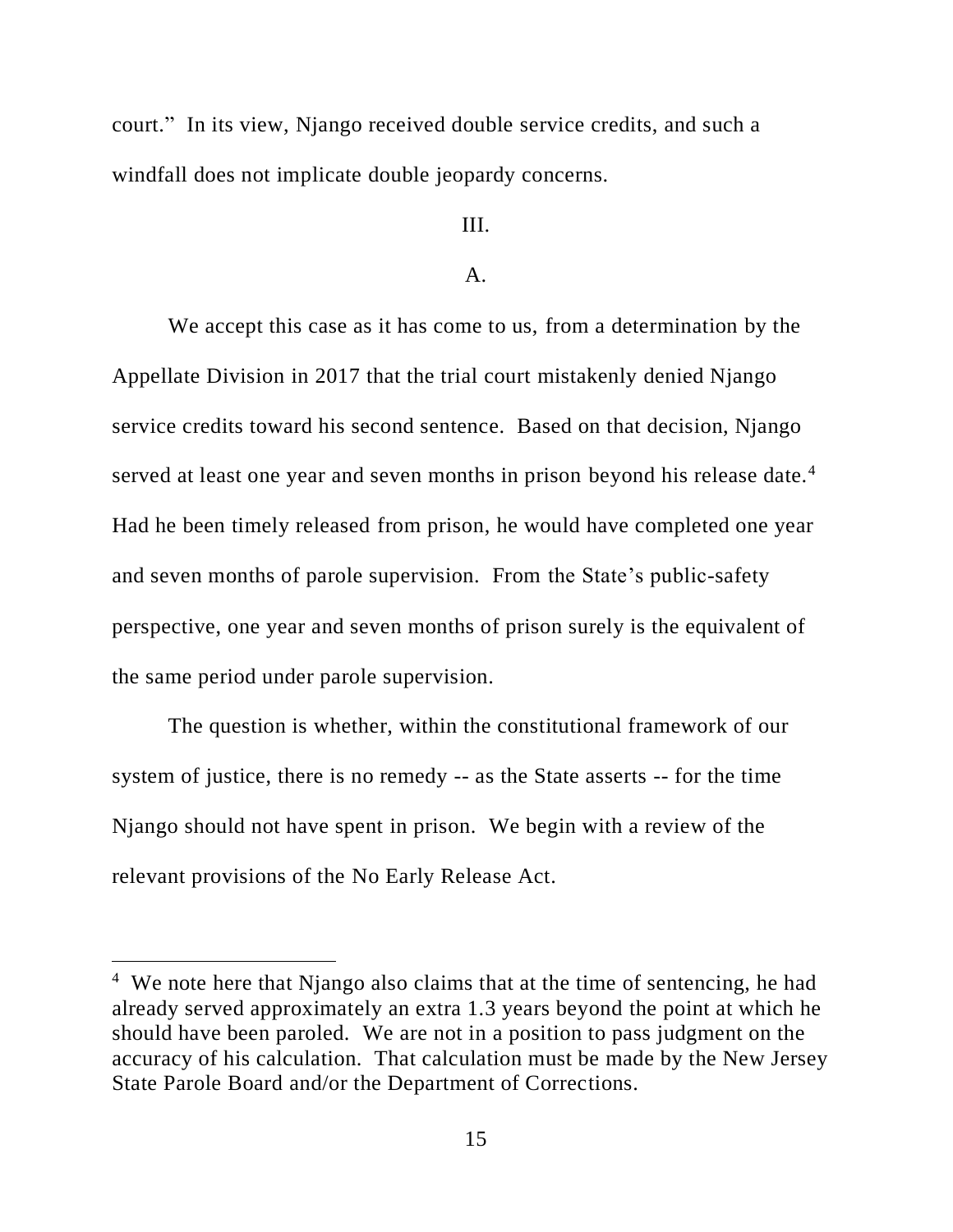N.J.S.A. 2C:43-7.2(a) provides that a court sentencing a defendant to a term of incarceration for a first- or second-degree crime enumerated in subsection (d) "shall fix a minimum term of 85% of the sentence imposed, during which the defendant shall not be eligible for parole." The eighty-five percent period of parole ineligibility is known as a NERA sentence. Among the crimes enumerated in subsection (d) of N.J.S.A. 2C:43-7.2 are first-degree attempted murder, N.J.S.A. 2C:5-1 and N.J.S.A. 2C:11-3; and second-degree aggravated assault, N.J.S.A.  $2C:12-1(b)(1)$  -- crimes to which Njango pled guilty.

N.J.S.A. 2C:43-7.2(c) further provides that a court meting out a NERA sentence "shall also impose a five-year term of parole supervision if the defendant is being sentenced for a crime of the first degree, or a three-year term of parole supervision if the defendant is being sentenced for a crime of the second degree." Under subsection (c), a defendant's NERA parole supervision begins

> upon the completion of the sentence of incarceration imposed by the court pursuant to [N.J.S.A. 2C:43- 7.2(a)] unless the defendant is serving a sentence of incarceration for another crime at the time he completes the sentence of incarceration imposed pursuant to subsection (a), in which case the term of parole supervision shall commence immediately upon the defendant's release from incarceration.

 $[N.J.S.A. 2C:43-7.2(c).]$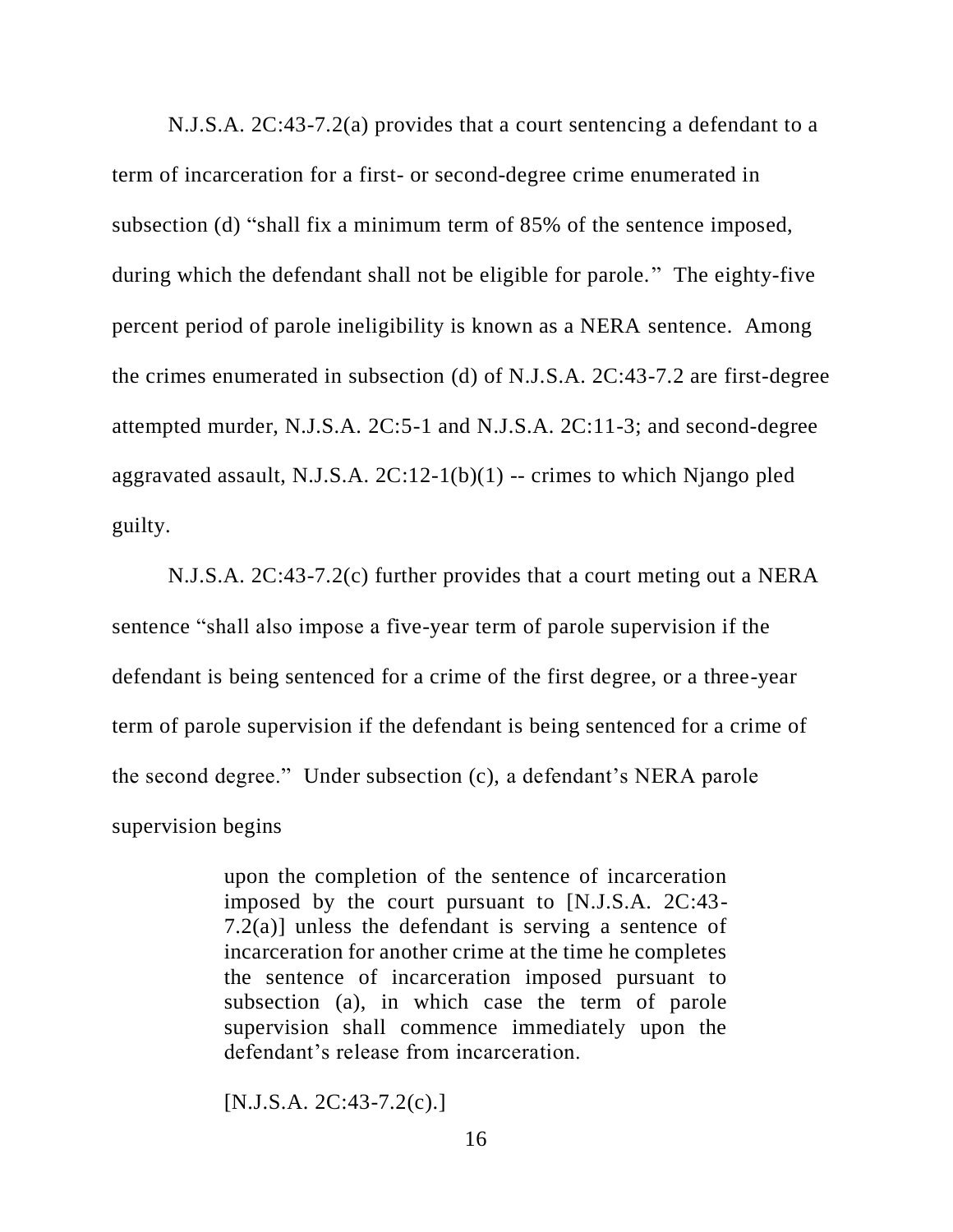A defendant is in the custody of the Department of Corrections when serving a term of imprisonment under NERA. Ibid.; N.J.S.A. 30:4-123.51b(a). While serving a NERA period of parole supervision, the defendant remains "in the legal custody of the Commissioner of the Department of Corrections, and shall be supervised by the Division of Parole of the State Parole Board as if on parole." N.J.S.A. 30:4-123.51b(a); see also N.J.S.A. 2C:43-7.2(c). If a defendant fails to abide by the conditions of his parole, the board panel has the authority to "revoke [his] release status and return [him] to custody for the remainder of the term" or until he again becomes eligible for release. N.J.S.A. 30:4-123.51b(a).

## B.

Under our jurisprudence, parole is "in legal effect imprisonment" and therefore punishment. Riley v. State Parole Bd., 219 N.J. 270, 288 (2014) (quoting Anderson v. Corall, 263 U.S. 193, 196 (1923)); see also State v. Rosado, 131 N.J. 423, 428 (1993) ("[P]arole is the legal equivalent of imprisonment . . . ."). We have described NERA's mandatory period of parole supervision as having a "penal impact" and a "penal consequence" to a plea to a NERA offense. State v. Johnson, 182 N.J. 232, 240 (2005). Indeed, one of the "harsh consequences" of the mandatory period of parole supervision is that a parole violation "could subject defendant to additional incarceration for a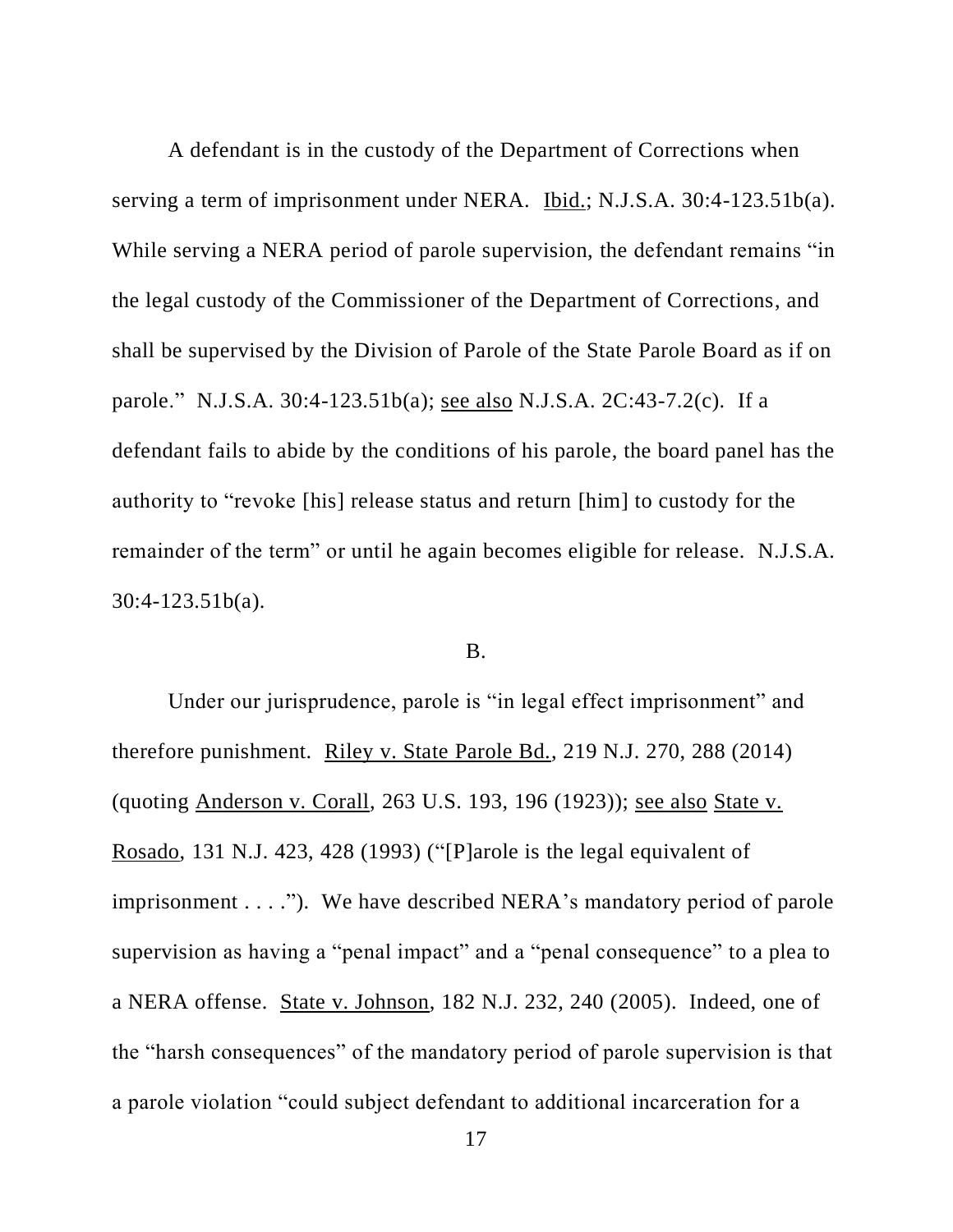length of time that could make the custodial sentence, in the aggregate, far exceed the original sentence imposed as part of the plea bargain." Ibid.

As noted, a defendant who is imprisoned for a NERA offense remains in the custody of the Department of Corrections when placed on NERA parole supervision. Accordingly, if Njango does not receive service credits for the excess time served in prison, he will remain in the custody of the Department of Corrections for a year and seven months beyond the maximum sentence imposed by the trial court. Clearly, the Legislature did not contemplate whether a defendant wrongly or mistakenly compelled to remain in prison beyond his prescribed sentence should be mandated to serve the entire period of parole supervision without a remedy. The arbitrary government decisionmaking that has denied Njango a remedy for a wrong is addressed by the fundamental fairness doctrine.

## C.

The fundamental fairness doctrine finds its source in Article I, Paragraph 1 of the New Jersey Constitution, which "sets forth the first principles of our governmental charter -- that every person possesses the 'unalienable rights' to enjoy life, liberty, and property, and to pursue happiness." Lewis v. Harris, 188 N.J. 415, 442 (2006). Despite the absence of the phrase due process in that paragraph, this Court has "construed the expansive language of Article I,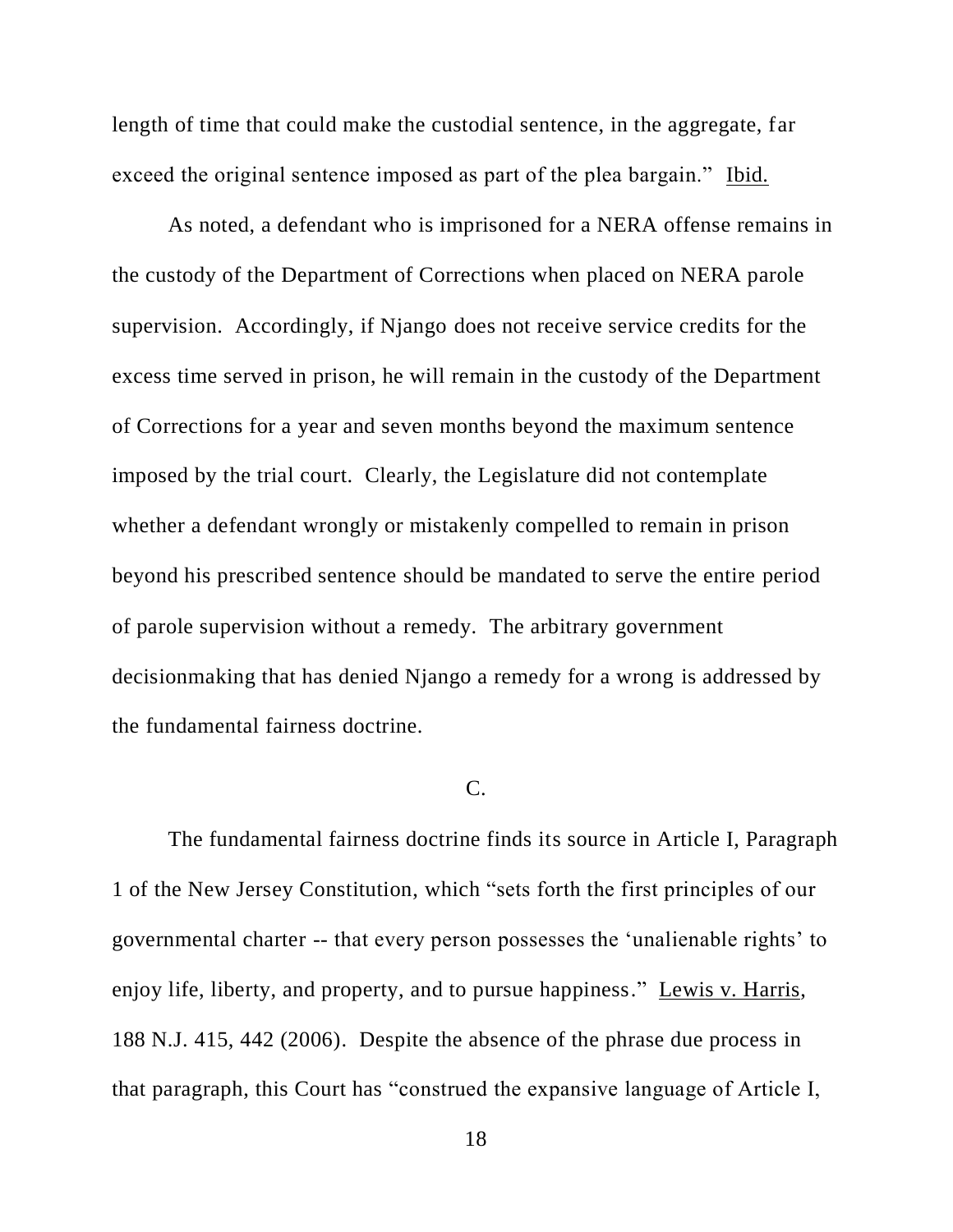Paragraph 1 to embrace the fundamental guarantee of due process."

Jamgochian v. State Parole Bd., 196 N.J. 222, 239 (2008).

An "integral part" of that guarantee of due process is the doctrine of fundamental fairness. See State v. Shaw, 241 N.J. 223, 239 (2020) (quoting State v. Saavedra, 222 N.J. 39, 67 (2015)); see also State v. Abbati, 99 N.J. 418, 429 (1985). The doctrine "serves to protect citizens generally against unjust and arbitrary governmental action, and specifically against government procedures that tend to operate arbitrarily." Doe, 142 N.J. at 108 (emphasis omitted) (quoting State v. Ramseur, 106 N.J. 123, 377 (1987) (Handler, J., dissenting)). The "one common denominator" in our fundamental fairness jurisprudence is "that someone was being subjected to potentially unfair treatment and there was no explicit statutory or constitutional protection to be invoked." Id. at 109. The fundamental fairness doctrine "promotes the values of 'fairness and fulfillment of reasonable expectations in the light of the constitutional and common law goals.'" State v. Vega-Larregui, 246 N.J. 94, 132 (2021) (quoting Saavedra, 222 N.J. at 68). We apply the fundamental fairness doctrine "'sparingly' and only where the 'interests involved are especially compelling.'" Saavedra, 222 N.J. at 67 (quoting Doe, 142 N.J. at 108).

"Because we have, from time to time, construed Article I, Paragraph 1 to provide more due process protections than those afforded under the United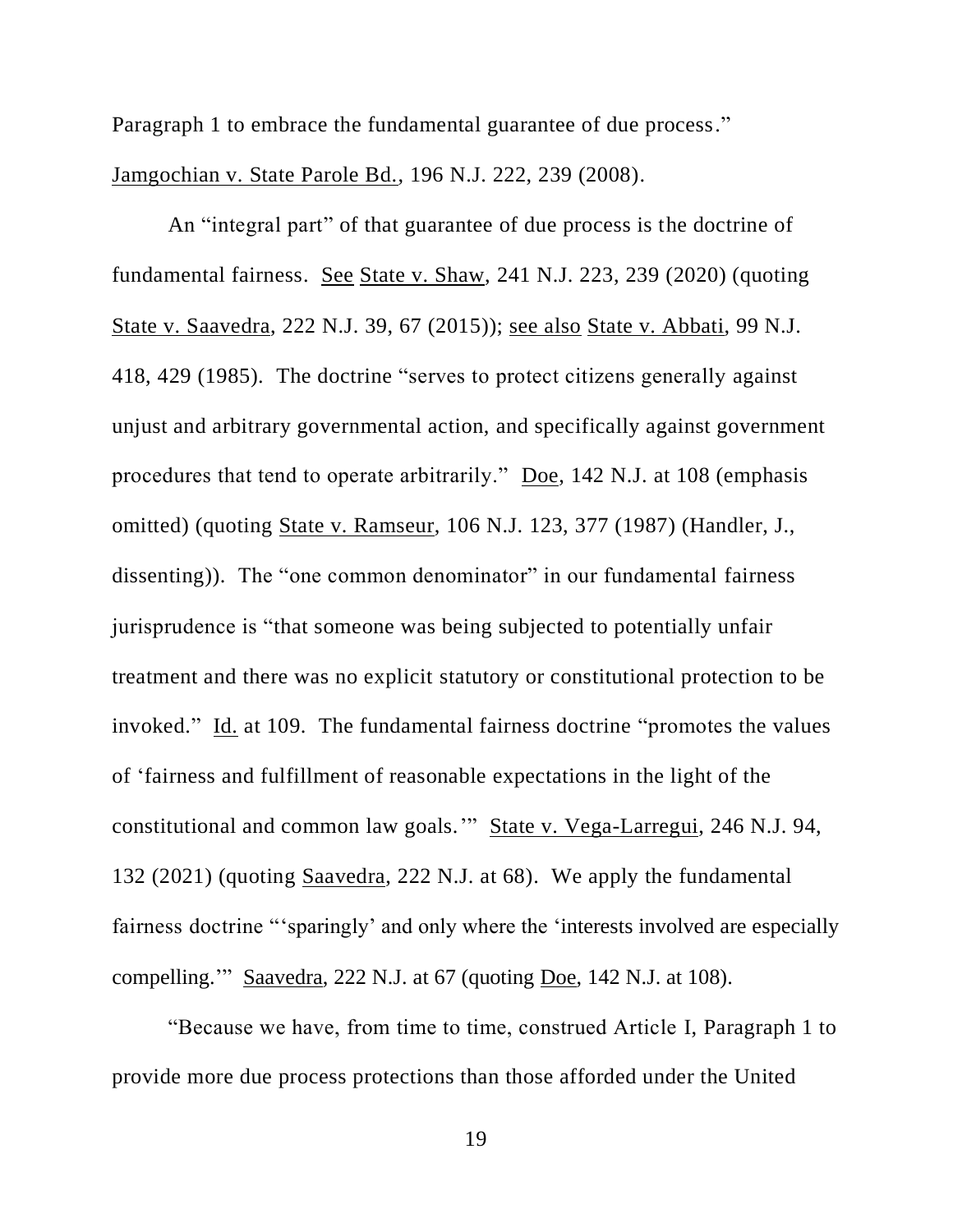States Constitution," Jamgochian, 196 N.J. at 239, we will rely on the fundamental fairness doctrine to resolve the issue before us.

## IV.

At Njango's second sentencing, the trial court imposed an aggregate eighteen-year NERA term to be followed by an aggregate eight-year mandatory period of parole supervision. That unitary sentence placed Njango in the custody of the Department of Corrections for a maximum of twenty-six years. The failure of the PCR court and the Appellate Division to credit Njango with the excess prison time served, in effect, has extended Njango's period in the custody of the Department of Corrections to twenty-seven years and seven months. That means that Njango's actual sentence now exceeds the sentence imposed by the trial court.

Although the Appellate Division is correct that "the Legislature's objective in requiring mandatory parole supervision for NERA offenses was 'to protect the public from the risk posed by the release of violent offenders from incarceration,'" Njango, 463 N.J. Super. at 9 (quoting Friedman, 209 N.J. at 120), the NERA term of incarceration serves precisely the same objective.

As noted earlier, "parole is the legal equivalent of imprisonment," Rosado, 131 N.J. at 428, and NERA's mandatory period of parole supervision is deemed a "penal consequence" of a NERA offense, Johnson, 182 N.J. at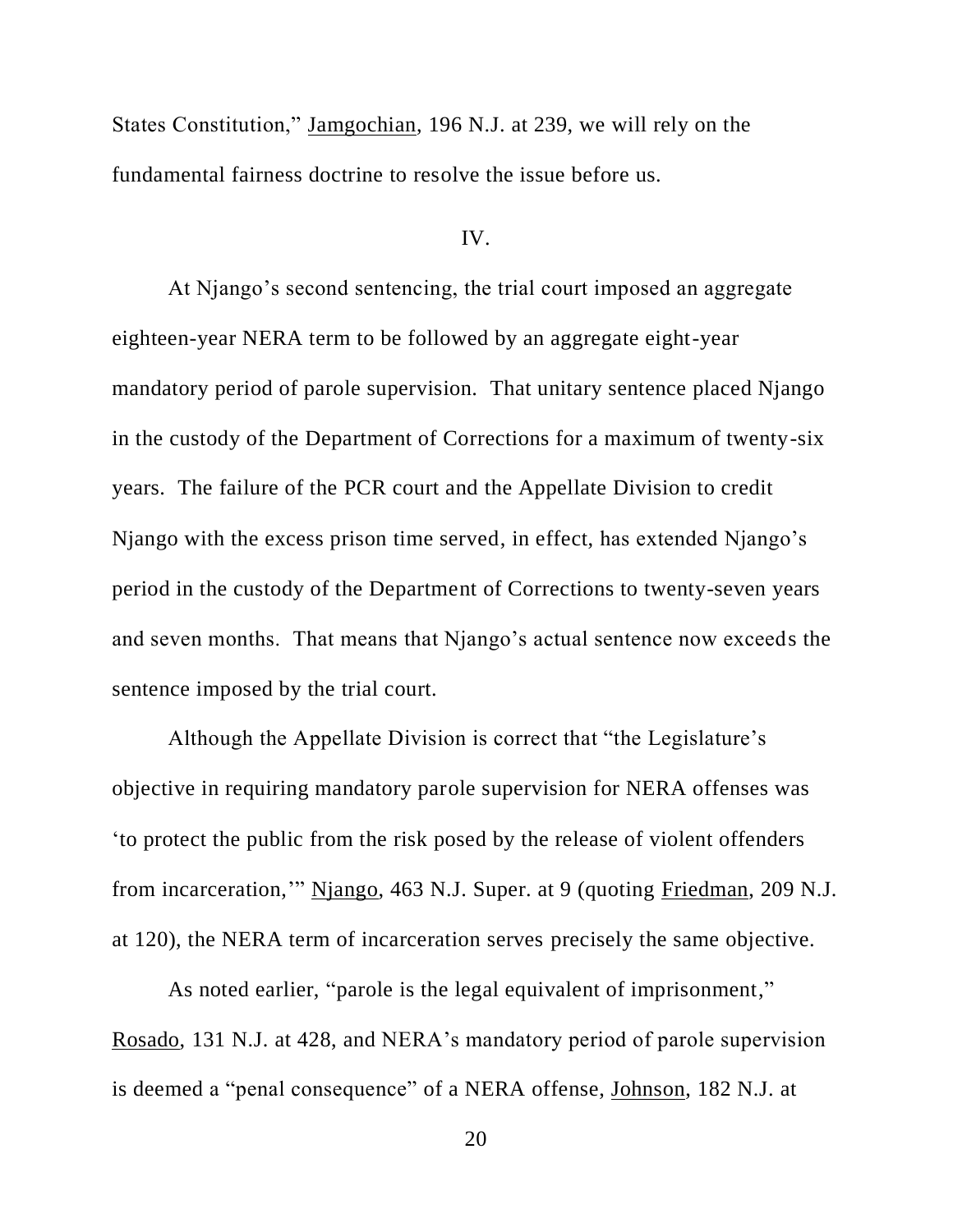240. Parole supervision constitutes a loss of liberty of a kind, if not to the degree of incarceration. No persuasive reason has been advanced to explain why Njango's serving an extra one year and seven months in prison -- when he should have been serving that time on parole supervision -- should not be credited towards his overall sentence, in particular the parole supervision period. The objective of parole supervision -- to protect the public from the risk from violent offenders -- was certainly satisfied when he was mistakenly or erroneously incarcerated beyond the prescribed time for his release. See Njango, 463 N.J. Super. at 9.

As pointed out by Njango, if he were incarcerated for a violation of his parole supervision, he would be entitled to use his excess service credits to reduce his custodial time and therefore the overall period of his parole supervision. That a defendant who violates parole can benefit from excess service credits while a defendant who complies with parole cannot is an absurd result that the Legislature could not have had in mind.

We must construe a statute, such as NERA, in a commonsense way "so that its reach does not exceed its constitutional limits." See State v. Garron, 177 N.J. 147, 172 (2003). The fundamental fairness doctrine is intended to provide a remedy for the inequitable and arbitrary decisionmaking that, in this case, has resulted in a year-and-seven-month loss of liberty for which the State